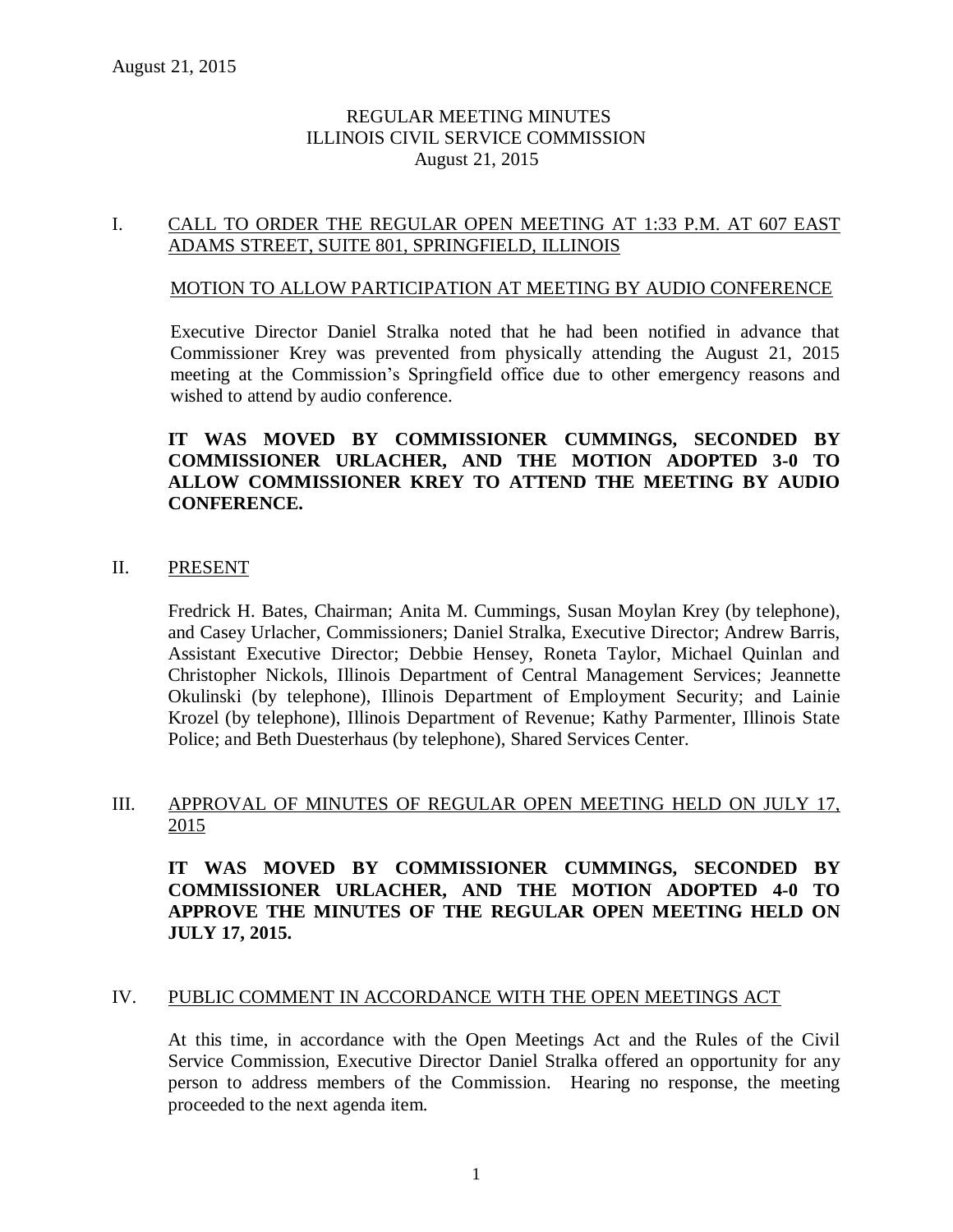#### V. EXEMPTIONS UNDER SECTION  $4d(3)$  OF THE PERSONNEL CODE

## A. Report on Exempt Positions from Department of Central Management Services

|               | Total            | Number of Exempt |
|---------------|------------------|------------------|
| <u>Agency</u> | <b>Employees</b> | Positions        |
|               |                  |                  |
|               |                  |                  |
|               |                  |                  |
|               |                  |                  |
|               |                  |                  |
|               |                  |                  |
|               |                  |                  |
|               |                  |                  |
|               |                  |                  |
|               |                  |                  |
|               |                  |                  |
|               |                  |                  |
|               |                  |                  |
|               |                  |                  |
|               |                  |                  |
|               |                  |                  |
|               |                  |                  |
|               |                  |                  |
|               |                  |                  |
|               |                  |                  |
|               |                  |                  |
|               |                  |                  |
|               |                  |                  |
|               |                  |                  |
|               |                  |                  |
|               |                  |                  |
|               |                  |                  |
|               |                  |                  |
|               |                  |                  |
|               |                  |                  |
|               |                  |                  |
|               |                  |                  |
|               |                  |                  |
|               |                  |                  |
|               |                  |                  |
|               |                  |                  |
|               |                  |                  |
|               |                  |                  |
|               |                  |                  |
|               |                  |                  |
|               |                  |                  |
|               |                  |                  |
|               |                  |                  |
|               |                  |                  |
|               |                  |                  |
|               |                  |                  |
|               |                  |                  |
|               |                  |                  |
|               |                  |                  |
|               |                  |                  |
|               |                  |                  |
|               |                  |                  |
|               |                  |                  |
|               |                  |                  |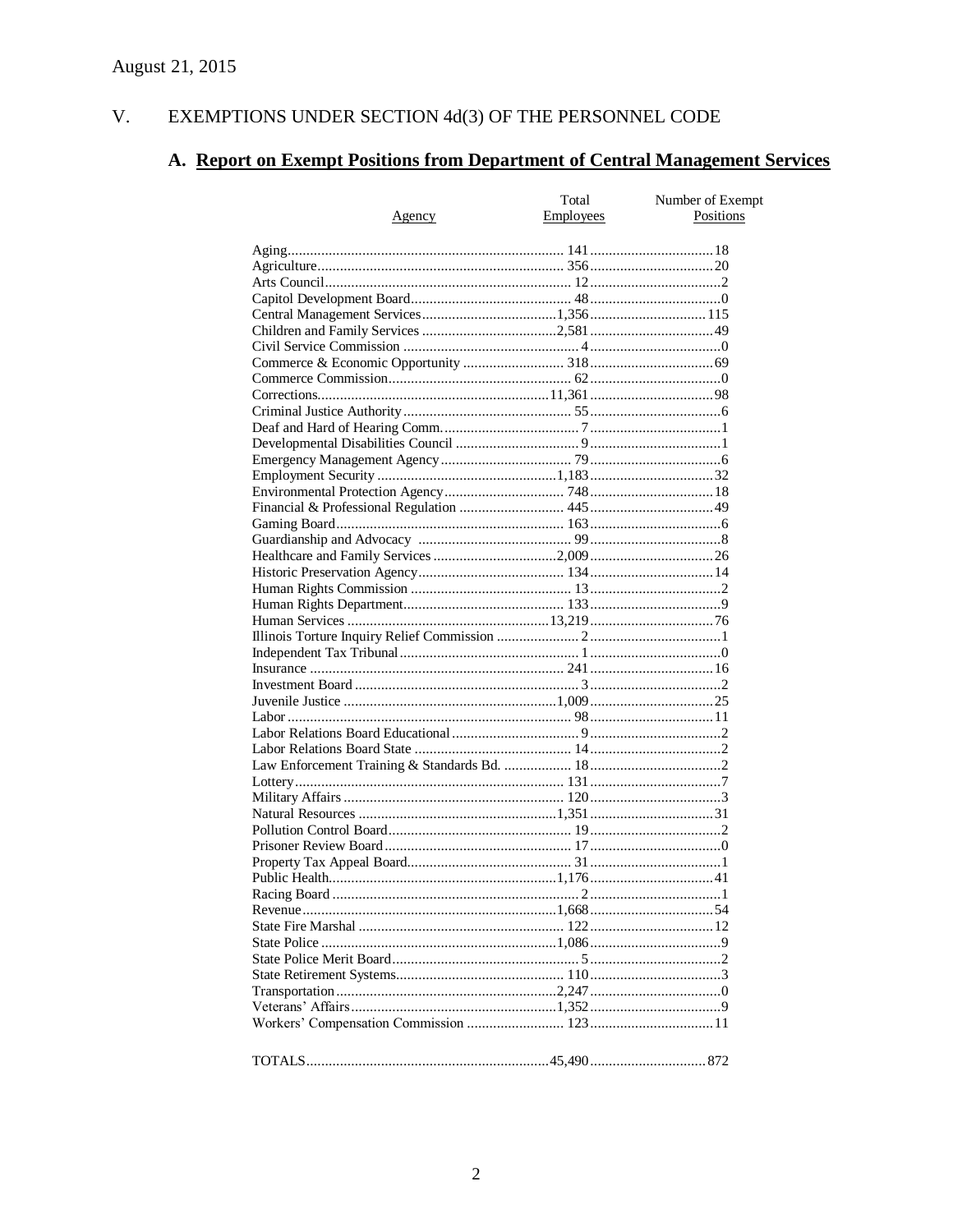#### **B. Governing Rule – Section 1.142 Jurisdiction B Exemptions**

- a) The Civil Service Commission shall exercise its judgment when determining whether a position qualifies for exemption from Jurisdiction B under Section 4d(3) of the Personnel Code. The Commission will consider any or all of the following factors inherent in the position and any other factors deemed relevant to the request for exemption:
	- 1) The amount and scope of principal policy making authority;
	- 2) The amount and scope of principal policy administering authority;
	- 3) The amount of independent authority to represent the agency, board or commission to individuals, legislators, organizations or other agencies relative to programmatic responsibilities;
	- 4) The capability to bind the agency, board or commission to a course of action;
	- 5) The nature of the program for which the position has principal policy responsibility;
	- 6) The placement of the position on the organizational chart of the agency, board or commission;
	- 7) The mission, size and geographical scope of the organizational entity or program within the agency, board or commission to which the position is allocated or detailed.
- b) The Commission may, upon its own action after 30 days notice to the Director of Central Management Services or upon the recommendation of the Director of the Department of Central Management Services, rescind the exemption of any position that no longer meets the requirements for exemption set forth in subsection (a). However, rescission of an exemption shall be approved after the Commission has determined that an adequate level of managerial control exists in exempt status that will insure responsive and accountable administrative control of the programs of the agency, board or commission.
- c) For all positions currently exempt by action of the Commission, the Director of Central Management Services shall inform the Commission promptly in writing of all changes in essential functions, reporting structure, working title, work location, position title, position number or specialized knowledge, skills, abilities, licensure or certification.
- d) Prior to granting an exemption from Jurisdiction B under Section 4d(3) of the Personnel Code, the Commission will notify the incumbent of the position, if any, of its proposed action. The incumbent may appear at the Commission meeting at which action is to be taken and present objections to the exemption request.

(Source: Amended at 34 Ill. Reg. 3485, effective March 3, 2010)

\* \* \*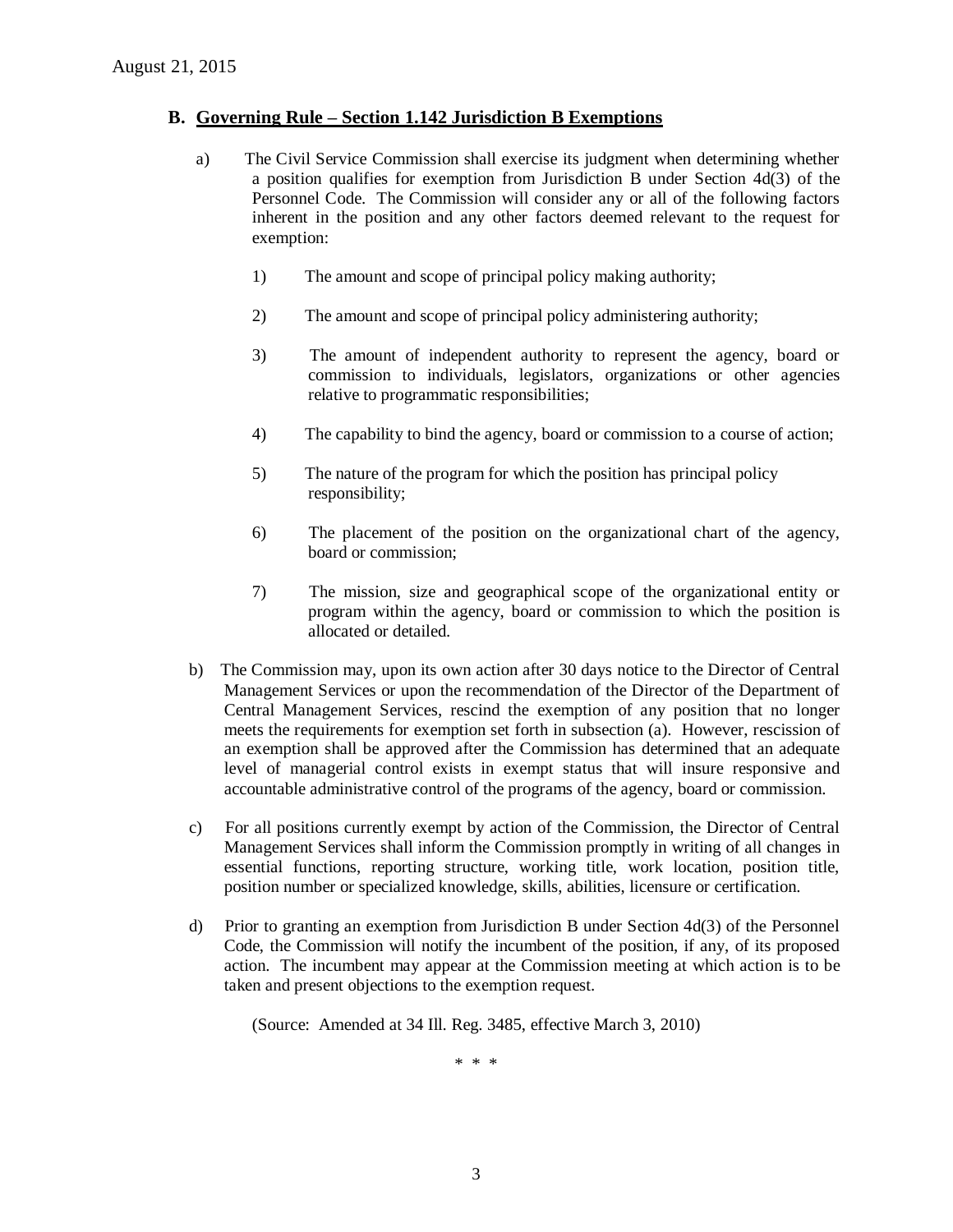### **C. Requests for 4d(3) Exemption**

Executive Director Daniel Stralka reported the following:

- As to Item C, this request is for a Chief Budget Officer at the Illinois State Police (ISP), a position that reports to the sworn First Deputy Director who reports to the Director. This position has principal policy responsibility for all aspects of the budget process for the ISP, a function that has historically supported an exemption for agencies of this size. Staff's concern was a pre-existing exempt Administrative Services position that, according to its position description, had responsibility for all fiscal management in the agency. In fact, this is a responsibility that supported its initial grant of exemption. All fiscal management would seem to include the budget functions the agency is relying on here for exemption. The ISP subsequently clarified both position descriptions to make it clear that the requested position has the budget program responsibility while the Administrative Services program has fiscal responsibilities related to financial reporting, grants and asset forfeiture programs which total close to \$80,000,000. With that clarification, Staff recommended approval of this request. Kathy Parmenter, Chief-Office of Human Resources, concurred with this presentation. Commissioner Cummings inquired if the agency intends to keep this distinction of financial responsibilities. Kathy Parmenter responded affirmatively.
- As to Items D2-D21, these requests are all related to the Enterprise Resource Planning (ERP) Program being managed by the Bureau of Computer and Communication Services (BCCS) in Central Management Services (CMS) for which there was a lengthy presentation last month. By agreement, these 20 requests were continued to the August meeting to allow the agency additional time to respond to the Staff's concerns which were set forth in a lengthy email on July 10. There have now been several additional meetings since the continuance to discuss these requests and the agency also responded to the Staff's concerns, a copy of which was provided to the Commissioners prior to this meeting. The end result was an agreement between the agency and Commission Staff as to which requested positions would be recommended for approval for a term of 48 months, and the agency withdrawing a number of the requested positions. The following is a brief summary for these 20 requested positions, all of which, it should be noted report to the ERP Program Director who reports to the Deputy Director of BCCS who reports to the agency director as well as the Governor.

Items D2, D13, D14, D15, D19 and D21 are the Program Managers for the ERP with principal policy responsibility for Work Management, Resource Management, Issue & Risk Management, Technical & Quality Management, Change Management and Contract & Policy Management as was set forth in more detail last month. These positions play key roles in actively promoting and monitoring the various major integral sub-activities of the ERP program, roughly equivalent to having the principal administrative responsibility for the way in which the ERP program is being carried out. Staff recommended approval of these requests. One of the changes the agency made was to Item D16, the Legacy System Lead, which is now at the same reporting level as the above Program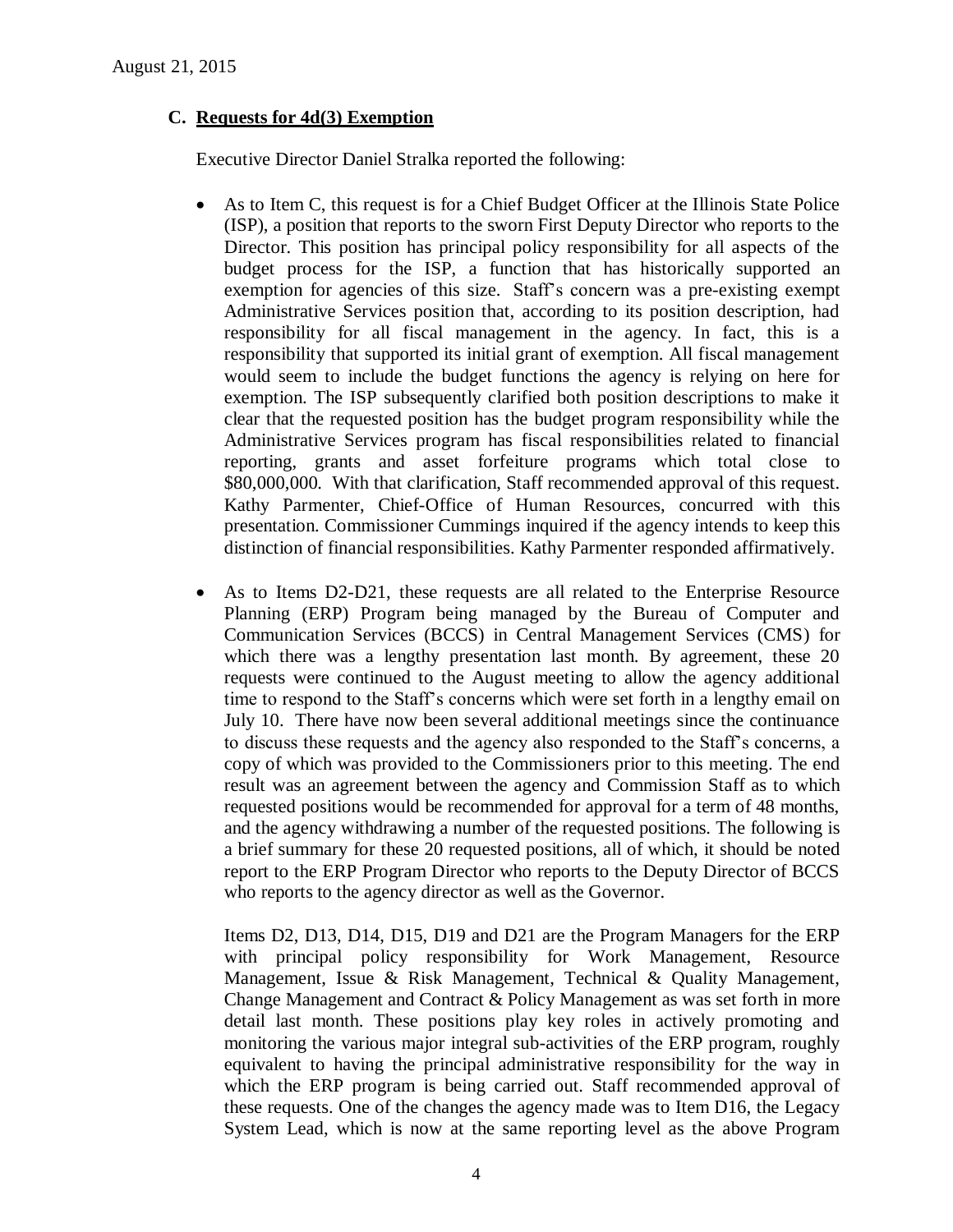Managers and is responsible for the migration and sunset plans for all legacy systems that transition to the ERP. Staff is recommending approval of this request also and suggested that this position be retitled to reflect its new status. The agency requested to withdraw the remaining positions – Items D3-D12, D17, D18, and D20.

The agency is aware that it will have to submit new position description forms for Items D15 and D16 just to reflect the change in reporting structure. The new position descriptions would not change the substantive responsibilities of the position so Staff is comfortable proceeding with these requests today.

Chairman Bates indicated there was concern with the length of the term exemptions and the Commission's ability to monitor these positions. Commissioner Cummings agreed with this and after additional discussion there was concurrence that a reduction to 36 months would be appropriate.

 As to Item E, this request is for the Educational Institutions Program Manager at the Illinois Department of Employment Security, a position that reports to the Director. This position has principal policy responsibility for this program under the federal Workforce Innovation and Opportunity Act (WIOA). This position was first submitted for exemption this past November, but an exemption was granted for only 12 months at that time because the WIOA called for the State to submit a Unified Plan by July 1, 2015 which is what would set out definitively which State agencies would have which program responsibilities under the WIOA. The Unified Plan has not yet been submitted and is now due March of next year. After discussion with the agency, it was agreed that an extension of the term exemption until June 17, 2016 to allow the Unified Plan to be completed which would assist Staff in making a conclusive analysis and recommendation. Staff recommended approval with that limitation.

Commissioner Cummings inquired of the need for such an additional lengthy term extension. Executive Director Stralka explained that the agency originally requested an extension until November of 2016. After it was determined that the Unified Plan was due in March of that year, Staff considered April as too close to the Unified Plan due date and skipped May as that agenda traditionally includes proposed rescissions which takes up a great deal of Staff time to prepare and analyze. That made June the closest reasonable month to the deadline date for the Unified Plan.

 As to Item F, the agency asked to continue this request to the September meeting. Staff had no objection.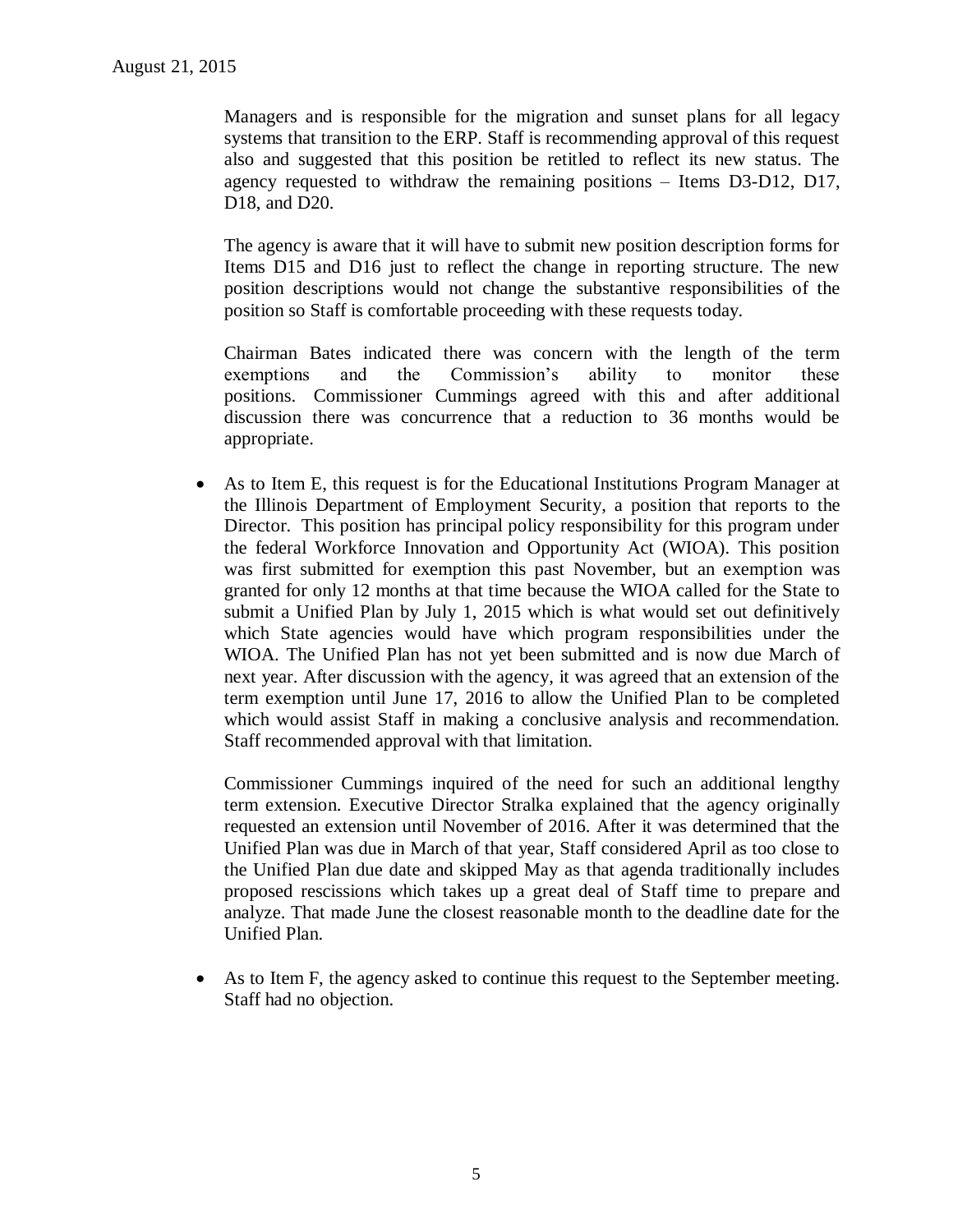**IT WAS MOVED BY COMMISSIONER URLACHER, SECONDED BY COMMISSIONER CUMMINGS, AND THE MOTION ADOPTED 4-0, TO GRANT THE EXEMPTION REQUEST FOR THE FOLLOWING POSITIONS FOR A PERIOD OF 36 MONTHS:**

- **D2: Manager of Work Management Program (BCCS-ERP)**
- **D13: Manager of Resource Management (BCCS-ERP)**
- **D14: Manager of Issue and Risk Management (BCCS-ERP)**
- **D15: Manager of Technical and Quality Management (BCCS-ERP)**
- **D16: Legacy System Lead (BCCS-ERP)**
- **D19: Manager of Change Management (BCCS-ERP)**
- **D21: Manager of Contract and Policy Management (BCCS-ERP)**

**IT WAS MOVED BY COMMISSIONER CUMMINGS, SECONDED BY COMMISSIONER URLACHER, AND THE MOTION ADOPTED 4-0, TO ACCEPT THE WITHDRAWAL OF THE EXEMPTION REQUEST FOR THE FOLLOWING POSITIONS:**

- **D3: Functional Expert-General Ledger (BCCS-ERP)**
- **D4: Functional Expert-Accounts Receivable (BCCS-ERP)**
- **D5: Functional Expert-Accounts Payable (BCCS-ERP)**
- **D6: Functional Expert-Asset Management (BCCS-ERP)**
- **D7: Functional Expert-Procurement (BCCS-ERP)**
- **D8: Functional Expert-Grants Management (BCCS-ERP)**
- **D9: Functional Expert-Budgeting (BCCS-ERP)**
- **D10: Functional Expert-Personnel (BCCS-ERP)**
- **D11: Functional Expert-Payroll (BCCS-ERP)**
- **D12: Functional Expert-Performance Management (BCCS-ERP)**
- **D17: Development Lead (BCCS-ERP)**
- **D18: Testing Lead (BCCS-ERP)**
- **D20: Communications Manager (BCCS-ERP)**

### **IT WAS MOVED BY COMMISSIONER CUMMINGS, SECONDED BY COMMISSIONER URLACHER, AND THE MOTION ADOPTED 4-0, TO GRANT THE EXEMPTION REQUEST FOR THE FOLLOWING POSITION:**

**C: Chief Budget Officer (State Police)**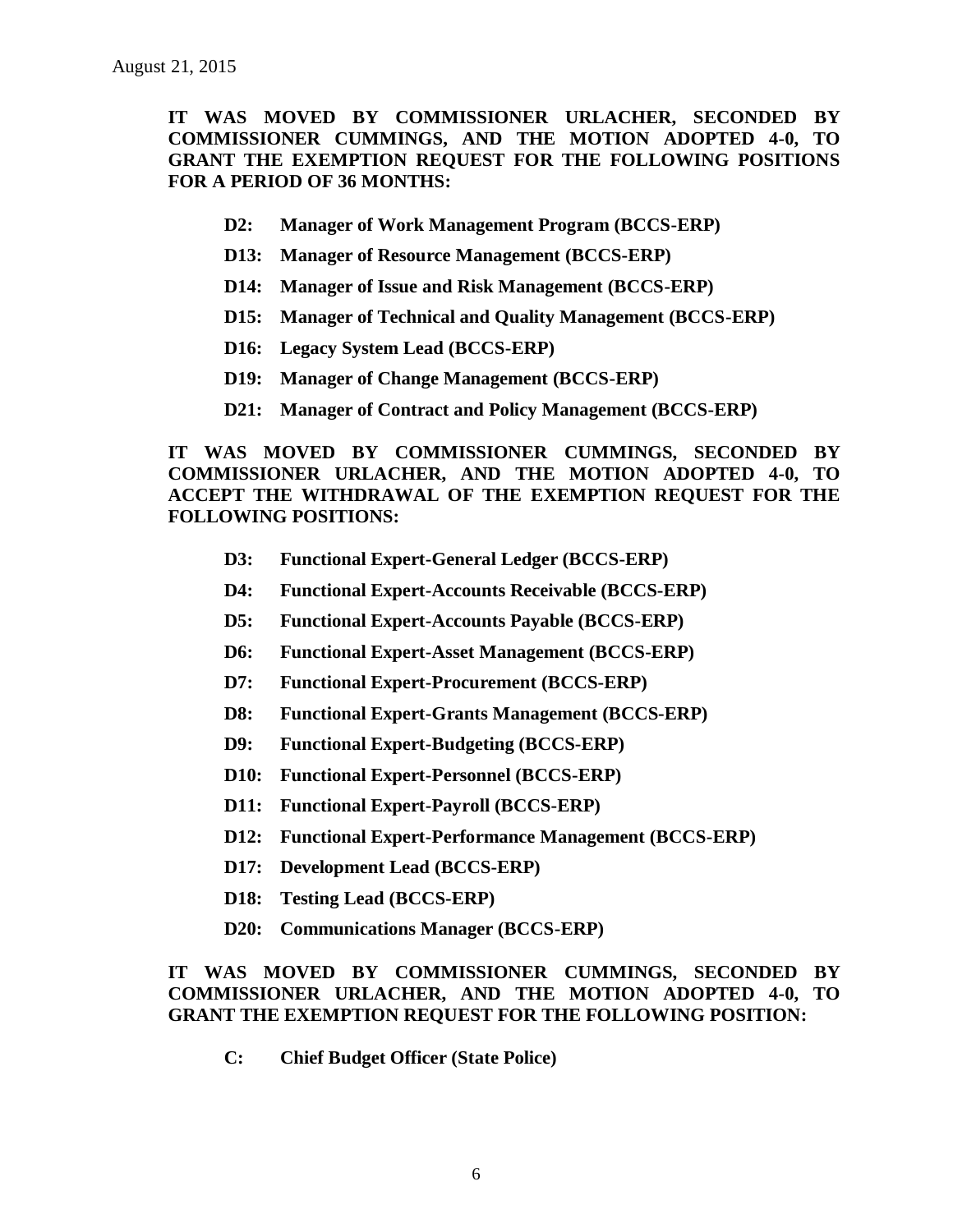**IT WAS MOVED BY COMMISSIONER URLACHER, SECONDED BY COMMISSIONER CUMMINGS, AND THE MOTION ADOPTED 4-0, TO GRANT THE EXEMPTION REQUEST THROUGH JUNE 17, 2016 FOR THE FOLLOWING POSITION:**

### **E: Educational Institutions Program Manager (Employment Security)**

**IT WAS MOVED BY COMMISSIONER CUMMINGS, SECONDED BY COMMISSIONER URLACHER, AND THE MOTION ADOPTED 4-0, TO CONTINUE TO SEPTEMBER 18, 2015 THE EXEMPTION REQUEST FOR THE FOLLOWING POSITION:**

### **F: Audit Discovery & Recovery Division Manager (Revenue)**

**The following 4d(3) exemption requests were granted on August 21, 2015 for a period of 36 months:**

| <b>Position Number</b>  | 40070-37-14-100-00-01                                         |
|-------------------------|---------------------------------------------------------------|
| <b>Position Title</b>   | Senior Public Service Administrator                           |
| <b>Bureau/Division</b>  | <b>BCCS/Enterprise Resource Planning</b>                      |
| <b>Functional Title</b> | Manager of Work Management Program                            |
| Incumbent               | Vacant                                                        |
|                         | ERP Program Director who reports to the Deputy Director/Chief |
| Supervisor              | Information Officer who reports to the Assistant Director who |
|                         | reports to the Director                                       |
| Location                | <b>Cook County</b>                                            |

#### **D13. Illinois Department of Central Management Services**

| <b>Position Number</b>  | 40070-37-14-200-00-01                                         |
|-------------------------|---------------------------------------------------------------|
| <b>Position Title</b>   | Senior Public Service Administrator                           |
| Bureau/Division         | <b>BCCS/Enterprise Resource Planning</b>                      |
| <b>Functional Title</b> | Manager of Resource Management                                |
| Incumbent               | Vacant                                                        |
|                         | ERP Program Director who reports to the Deputy Director/Chief |
| Supervisor              | Information Officer who reports to the Assistant Director who |
|                         | reports to the Director                                       |
| Location                | <b>Cook County</b>                                            |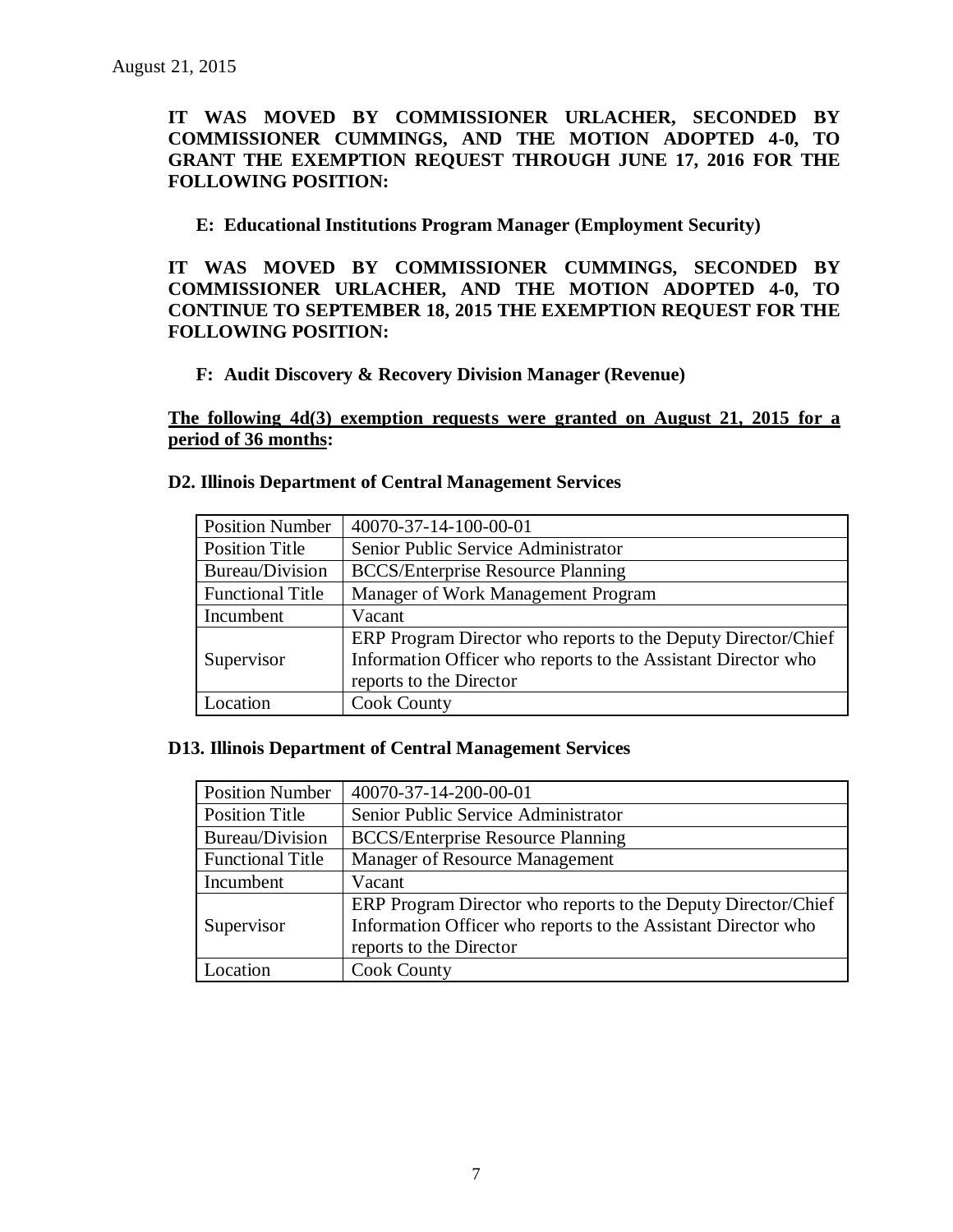| <b>Position Number</b>  | 40070-37-14-300-00-01                                         |
|-------------------------|---------------------------------------------------------------|
| <b>Position Title</b>   | Senior Public Service Administrator                           |
| Bureau/Division         | <b>BCCS/Enterprise Resource Planning</b>                      |
| <b>Functional Title</b> | Manager of Issue and Risk Management                          |
| Incumbent               | Vacant                                                        |
|                         | ERP Program Director who reports to the Deputy Director/Chief |
| Supervisor              | Information Officer who reports to the Assistant Director who |
|                         | reports to the Director                                       |
| Location                | <b>Sangamon County</b>                                        |

## **D14. Illinois Department of Central Management Services**

## **D15. Illinois Department of Central Management Services**

| <b>Position Number</b>  | 40070-37-14-400-00-01                                         |
|-------------------------|---------------------------------------------------------------|
| <b>Position Title</b>   | Senior Public Service Administrator                           |
| Bureau/Division         | <b>BCCS/Enterprise Resource Planning</b>                      |
| <b>Functional Title</b> | Manager of Technical and Quality Management                   |
| Incumbent               | Vacant                                                        |
|                         | ERP Program Director who reports to the Deputy Director/Chief |
| Supervisor              | Information Officer who reports to the Assistant Director who |
|                         | reports to the Director                                       |
| Location                | <b>Cook County</b>                                            |

### **D16. Illinois Department of Central Management Services**

| <b>Position Number</b>  | 40070-37-14-400-10-01                                           |
|-------------------------|-----------------------------------------------------------------|
| <b>Position Title</b>   | Senior Public Service Administrator                             |
| Bureau/Division         | <b>BCCS/Enterprise Resource Planning</b>                        |
| <b>Functional Title</b> | Legacy System Lead                                              |
| Incumbent               | Vacant                                                          |
| Supervisor              | Manager of Technical and Quality Management who reports to      |
|                         | the ERP Program Director who reports to the Deputy              |
|                         | Director/Chief Information Officer who reports to the Assistant |
|                         | Director who reports to the Director                            |
| ocation                 | <b>Sangamon County</b>                                          |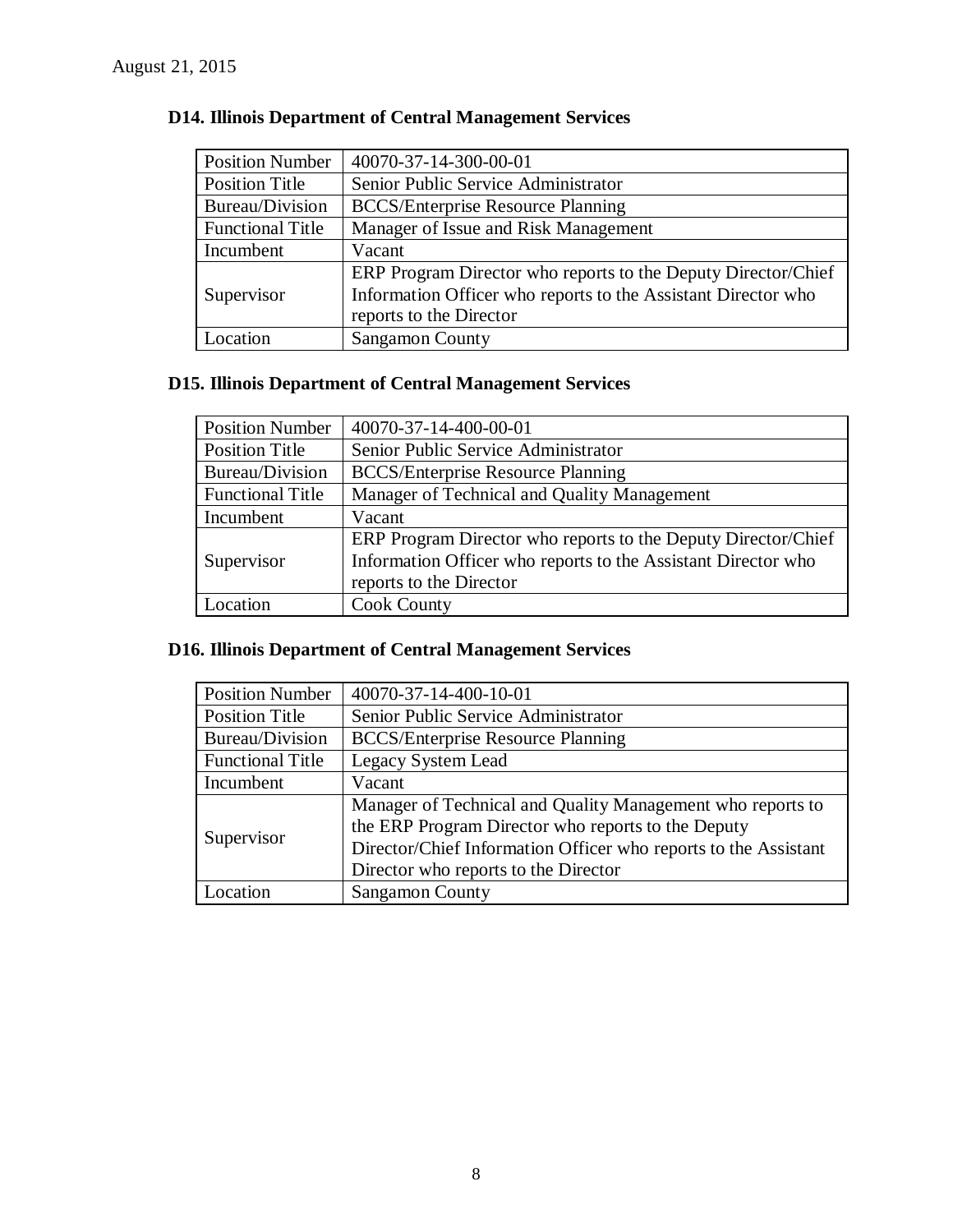| <b>Position Number</b>  | 40070-37-14-500-00-01                                         |
|-------------------------|---------------------------------------------------------------|
| <b>Position Title</b>   | Senior Public Service Administrator                           |
| Bureau/Division         | <b>BCCS/Enterprise Resource Planning</b>                      |
| <b>Functional Title</b> | Manager of Change Management                                  |
| Incumbent               | Vacant                                                        |
|                         | ERP Program Director who reports to the Deputy Director/Chief |
| Supervisor              | Information Officer who reports to the Assistant Director who |
|                         | reports to the Director                                       |
| Location                | <b>Sangamon County</b>                                        |

### **D19. Illinois Department of Central Management Services**

## **D21. Illinois Department of Central Management Services**

| <b>Position Number</b>  | 40070-37-14-600-00-01                                         |
|-------------------------|---------------------------------------------------------------|
| <b>Position Title</b>   | Senior Public Service Administrator                           |
| Bureau/Division         | <b>BCCS/Enterprise Resource Planning</b>                      |
| <b>Functional Title</b> | Manager of Contract and Policy Management                     |
| Incumbent               | Vacant                                                        |
|                         | ERP Program Director who reports to the Deputy Director/Chief |
| Supervisor              | Information Officer who reports to the Assistant Director who |
|                         | reports to the Director                                       |
| Location                | <b>Cook County</b>                                            |

### **The following 4d(3) exemption requests were withdrawn on August 21, 2015:**

### **D3. Illinois Department of Central Management Services**

| <b>Position Number</b>  | 40070-37-14-100-10-01                                                                                                                                                                                              |
|-------------------------|--------------------------------------------------------------------------------------------------------------------------------------------------------------------------------------------------------------------|
| <b>Position Title</b>   | Senior Public Service Administrator                                                                                                                                                                                |
| Bureau/Division         | <b>BCCS/Enterprise Resource Planning</b>                                                                                                                                                                           |
| <b>Functional Title</b> | <b>Functional Expert-General Ledger</b>                                                                                                                                                                            |
| Incumbent               | Vacant                                                                                                                                                                                                             |
| Supervisor              | Manager of Work Management Program who reports to the ERP<br>Program Director who reports to the Deputy Director/Chief<br>Information Officer who reports to the Assistant Director who<br>reports to the Director |
| Location                | <b>Sangamon County</b>                                                                                                                                                                                             |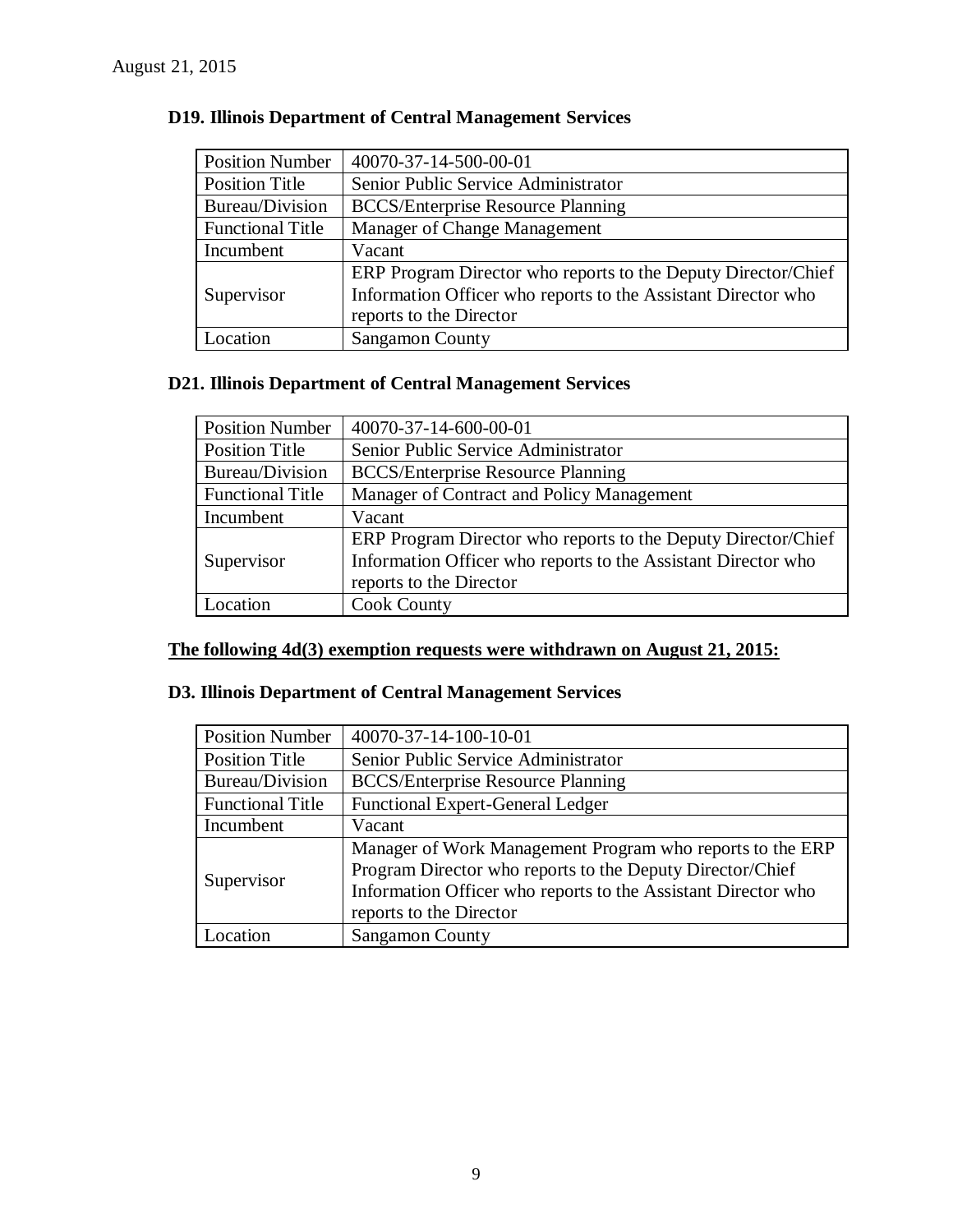| <b>Position Number</b>  | 40070-37-14-100-15-01                                         |
|-------------------------|---------------------------------------------------------------|
| <b>Position Title</b>   | Senior Public Service Administrator                           |
| Bureau/Division         | <b>BCCS/Enterprise Resource Planning</b>                      |
| <b>Functional Title</b> | <b>Functional Expert-Accounts Receivable</b>                  |
| Incumbent               | Vacant                                                        |
| Supervisor              | Manager of Work Management Program who reports to the ERP     |
|                         | Program Director who reports to the Deputy Director/Chief     |
|                         | Information Officer who reports to the Assistant Director who |
|                         | reports to the Director                                       |
| Location                | <b>Sangamon County</b>                                        |

### **D4. Illinois Department of Central Management Services**

### **D5. Illinois Department of Central Management Services**

| <b>Position Number</b>  | 40070-37-14-100-20-01                                                                                                                                                                                              |
|-------------------------|--------------------------------------------------------------------------------------------------------------------------------------------------------------------------------------------------------------------|
| <b>Position Title</b>   | Senior Public Service Administrator                                                                                                                                                                                |
| Bureau/Division         | <b>BCCS/Enterprise Resource Planning</b>                                                                                                                                                                           |
| <b>Functional Title</b> | <b>Functional Expert-Accounts Payable</b>                                                                                                                                                                          |
| Incumbent               | Vacant                                                                                                                                                                                                             |
| Supervisor              | Manager of Work Management Program who reports to the ERP<br>Program Director who reports to the Deputy Director/Chief<br>Information Officer who reports to the Assistant Director who<br>reports to the Director |
| Location                | <b>Sangamon County</b>                                                                                                                                                                                             |

### **D6. Illinois Department of Central Management Services**

| <b>Position Number</b>  | 40070-37-14-100-30-01                                                                                                  |
|-------------------------|------------------------------------------------------------------------------------------------------------------------|
| <b>Position Title</b>   | Senior Public Service Administrator                                                                                    |
| Bureau/Division         | <b>BCCS/Enterprise Resource Planning</b>                                                                               |
| <b>Functional Title</b> | <b>Functional Expert-Asset Management</b>                                                                              |
| Incumbent               | Vacant                                                                                                                 |
| Supervisor              | Manager of Work Management Program who reports to the ERP<br>Program Director who reports to the Deputy Director/Chief |
|                         | Information Officer who reports to the Assistant Director who<br>reports to the Director                               |
| Location                | <b>Sangamon County</b>                                                                                                 |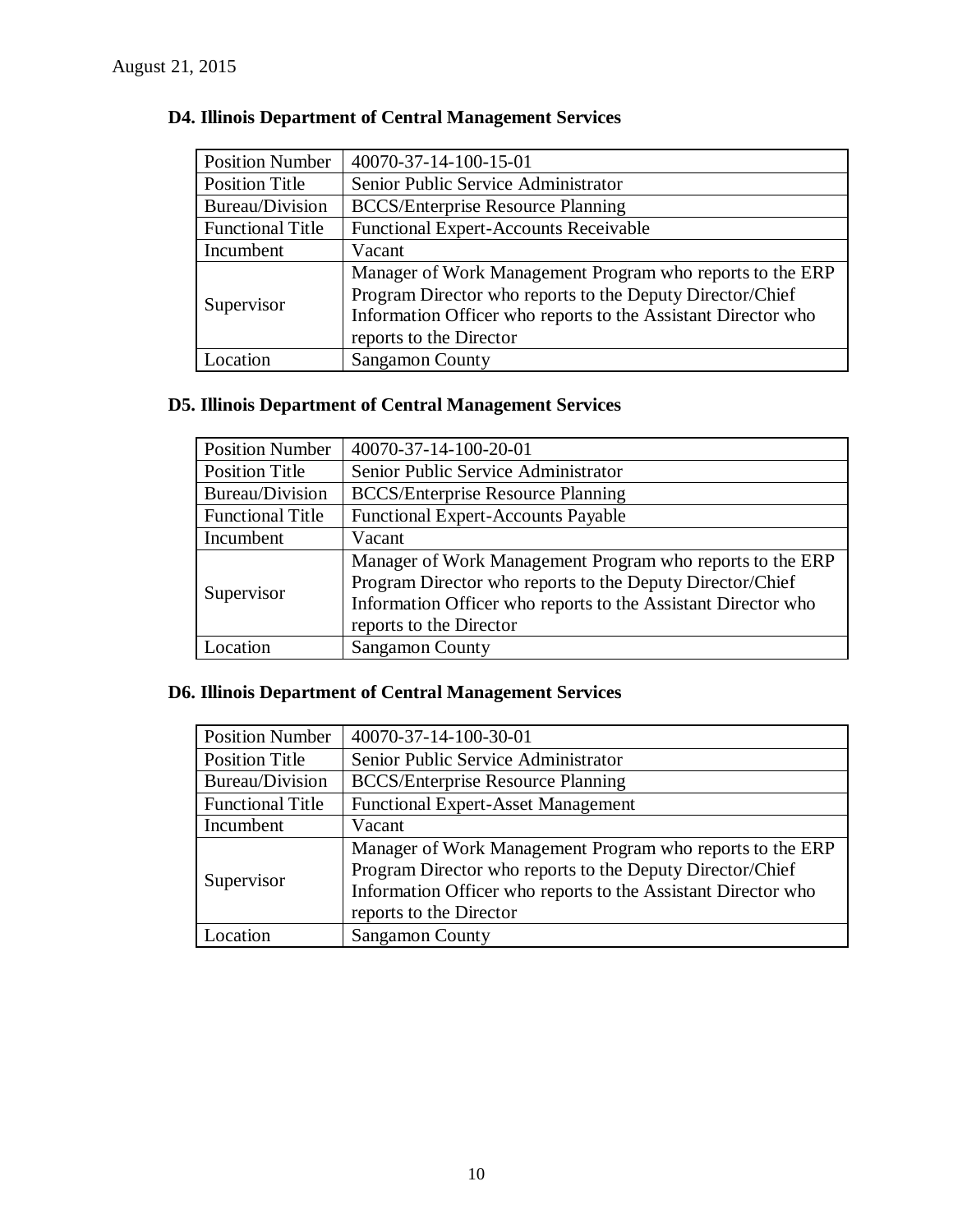| <b>Position Number</b>  | 40070-37-14-100-40-01                                         |
|-------------------------|---------------------------------------------------------------|
| <b>Position Title</b>   | Senior Public Service Administrator                           |
| Bureau/Division         | <b>BCCS/Enterprise Resource Planning</b>                      |
| <b>Functional Title</b> | <b>Functional Expert-Procurement</b>                          |
| Incumbent               | Vacant                                                        |
| Supervisor              | Manager of Work Management Program who reports to the ERP     |
|                         | Program Director who reports to the Deputy Director/Chief     |
|                         | Information Officer who reports to the Assistant Director who |
|                         | reports to the Director                                       |
| Location                | <b>Sangamon County</b>                                        |

### **D7. Illinois Department of Central Management Services**

# **D8. Illinois Department of Central Management Services**

| <b>Position Number</b>  | 40070-37-14-100-50-01                                                                                                                                                                                              |
|-------------------------|--------------------------------------------------------------------------------------------------------------------------------------------------------------------------------------------------------------------|
| <b>Position Title</b>   | Senior Public Service Administrator                                                                                                                                                                                |
| Bureau/Division         | <b>BCCS/Enterprise Resource Planning</b>                                                                                                                                                                           |
| <b>Functional Title</b> | <b>Functional Expert–Grants Management</b>                                                                                                                                                                         |
| Incumbent               | Vacant                                                                                                                                                                                                             |
| Supervisor              | Manager of Work Management Program who reports to the ERP<br>Program Director who reports to the Deputy Director/Chief<br>Information Officer who reports to the Assistant Director who<br>reports to the Director |
| Location                | <b>Sangamon County</b>                                                                                                                                                                                             |

### **D9. Illinois Department of Central Management Services**

| <b>Position Number</b>  | 40070-37-14-100-60-01                                                                                                                                                                                              |
|-------------------------|--------------------------------------------------------------------------------------------------------------------------------------------------------------------------------------------------------------------|
| <b>Position Title</b>   | Senior Public Service Administrator                                                                                                                                                                                |
| <b>Bureau/Division</b>  | <b>BCCS/Enterprise Resource Planning</b>                                                                                                                                                                           |
| <b>Functional Title</b> | <b>Functional Expert-Budgeting</b>                                                                                                                                                                                 |
| Incumbent               | Vacant                                                                                                                                                                                                             |
| Supervisor              | Manager of Work Management Program who reports to the ERP<br>Program Director who reports to the Deputy Director/Chief<br>Information Officer who reports to the Assistant Director who<br>reports to the Director |
| Location                | <b>Sangamon County</b>                                                                                                                                                                                             |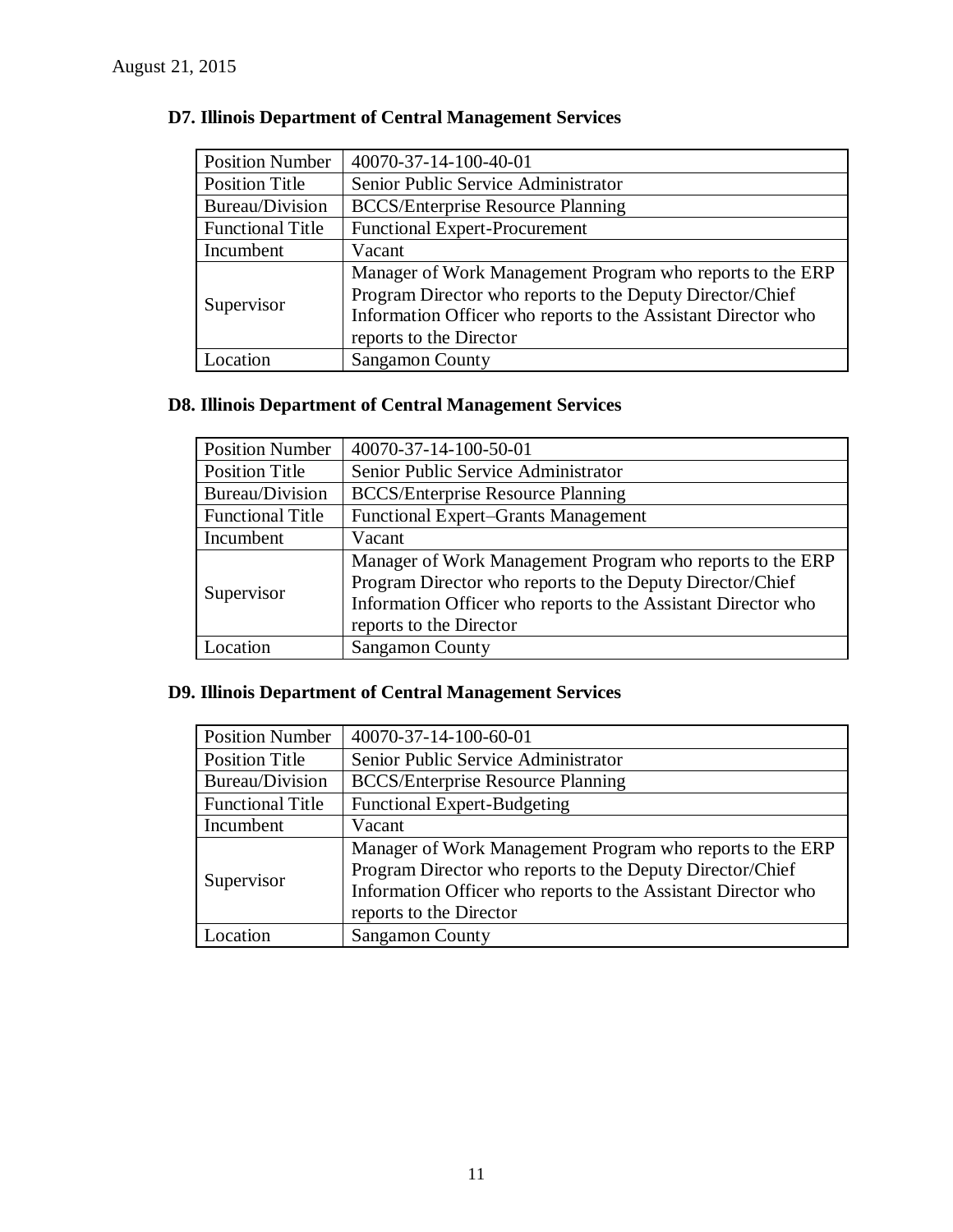| <b>Position Number</b>  | 40070-37-14-100-70-01                                         |
|-------------------------|---------------------------------------------------------------|
| <b>Position Title</b>   | Senior Public Service Administrator                           |
| Bureau/Division         | <b>BCCS/Enterprise Resource Planning</b>                      |
| <b>Functional Title</b> | <b>Functional Expert-Personnel</b>                            |
| Incumbent               | Vacant                                                        |
| Supervisor              | Manager of Work Management Program who reports to the ERP     |
|                         | Program Director who reports to the Deputy Director/Chief     |
|                         | Information Officer who reports to the Assistant Director who |
|                         | reports to the Director                                       |
| Location                | <b>Sangamon County</b>                                        |

### **D10. Illinois Department of Central Management Services**

### **D11. Illinois Department of Central Management Services**

| <b>Position Number</b>  | 40070-37-14-100-80-01                                                                                                                                                                                              |
|-------------------------|--------------------------------------------------------------------------------------------------------------------------------------------------------------------------------------------------------------------|
| <b>Position Title</b>   | Senior Public Service Administrator                                                                                                                                                                                |
| Bureau/Division         | <b>BCCS/Enterprise Resource Planning</b>                                                                                                                                                                           |
| <b>Functional Title</b> | <b>Functional Expert-Payroll</b>                                                                                                                                                                                   |
| Incumbent               | Vacant                                                                                                                                                                                                             |
| Supervisor              | Manager of Work Management Program who reports to the ERP<br>Program Director who reports to the Deputy Director/Chief<br>Information Officer who reports to the Assistant Director who<br>reports to the Director |
| Location                | <b>Sangamon County</b>                                                                                                                                                                                             |

### **D12. Illinois Department of Central Management Services**

| <b>Position Number</b>  | 40070-37-14-100-90-01                                                                                                  |
|-------------------------|------------------------------------------------------------------------------------------------------------------------|
| <b>Position Title</b>   | Senior Public Service Administrator                                                                                    |
| Bureau/Division         | <b>BCCS/Enterprise Resource Planning</b>                                                                               |
| <b>Functional Title</b> | Functional Expert – Performance Management                                                                             |
| Incumbent               | Vacant                                                                                                                 |
| Supervisor              | Manager of Work Management Program who reports to the ERP<br>Program Director who reports to the Deputy Director/Chief |
|                         |                                                                                                                        |
|                         | Information Officer who reports to the Assistant Director who                                                          |
|                         | reports to the Director                                                                                                |
| Location                | <b>Sangamon County</b>                                                                                                 |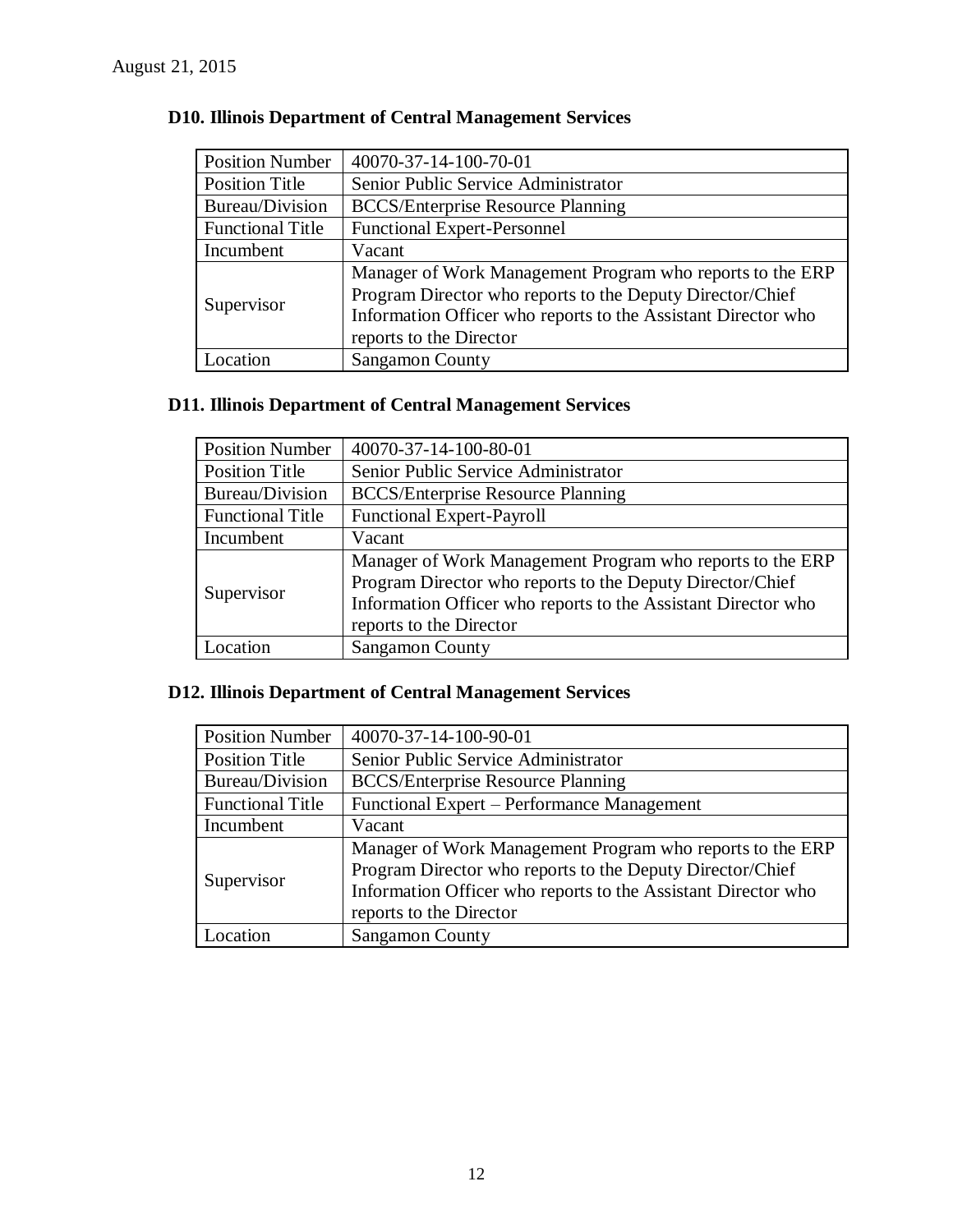| <b>Position Number</b>  | 40070-37-14-400-20-01                                           |
|-------------------------|-----------------------------------------------------------------|
| <b>Position Title</b>   | Senior Public Service Administrator                             |
| Bureau/Division         | <b>BCCS/Enterprise Resource Planning</b>                        |
| <b>Functional Title</b> | Development Lead                                                |
| Incumbent               | Vacant                                                          |
| Supervisor              | Manager of Technical and Quality Management who reports to      |
|                         | the ERP Program Director who reports to the Deputy              |
|                         | Director/Chief Information Officer who reports to the Assistant |
|                         | Director who reports to the Director                            |
| Location                | <b>Sangamon County</b>                                          |

### **D17. Illinois Department of Central Management Services**

### **D18. Illinois Department of Central Management Services**

| <b>Position Number</b>  | 40070-37-14-400-30-01                                                                                            |
|-------------------------|------------------------------------------------------------------------------------------------------------------|
| <b>Position Title</b>   | Senior Public Service Administrator                                                                              |
| <b>Bureau/Division</b>  | <b>BCCS/Enterprise Resource Planning</b>                                                                         |
| <b>Functional Title</b> | <b>Testing Lead</b>                                                                                              |
| Incumbent               | Vacant                                                                                                           |
| Supervisor              | Manager of Technical and Quality Management who reports to<br>the ERP Program Director who reports to the Deputy |
|                         | Director/Chief Information Officer who reports to the Assistant                                                  |
|                         | Director who reports to the Director                                                                             |
| ocation                 | <b>Sangamon County</b>                                                                                           |

### **D20. Illinois Department of Central Management Services**

| <b>Position Number</b>  | 40070-37-14-500-10-01                                         |
|-------------------------|---------------------------------------------------------------|
| <b>Position Title</b>   | Senior Public Service Administrator                           |
| Bureau/Division         | <b>BCCS/Enterprise Resource Planning</b>                      |
| <b>Functional Title</b> | <b>Communications Manager</b>                                 |
| Incumbent               | Vacant                                                        |
|                         | Manager of Change Management who reports to the ERP           |
|                         | Program Director who reports to the Deputy Director/Chief     |
| Supervisor              | Information Officer who reports to the Assistant Director who |
|                         | reports to the Director                                       |
| Location                | <b>Sangamon County</b>                                        |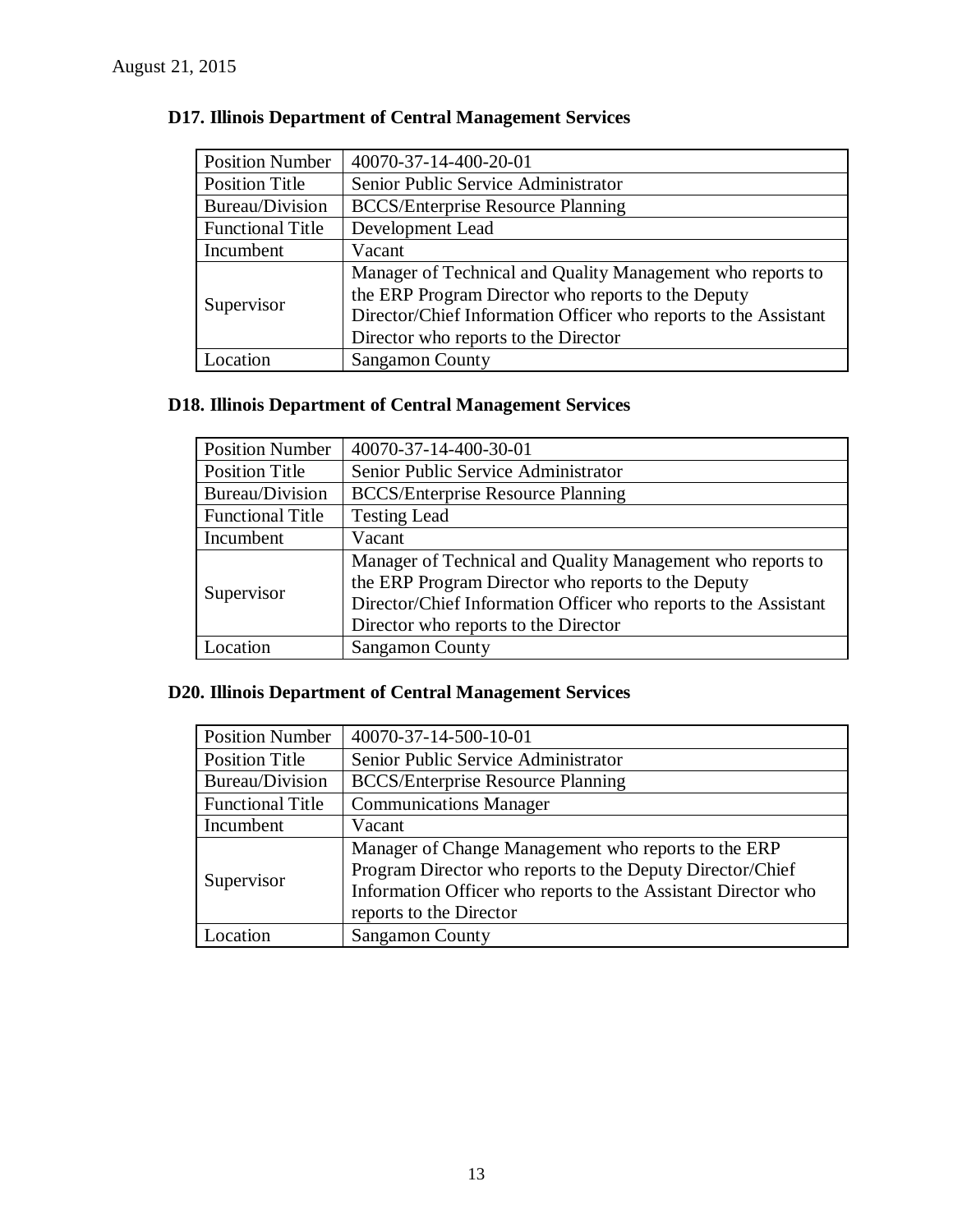### **The following 4d(3) exemption request was granted on August 21, 2015:**

### **C. Illinois State Police – proposed exemption**

| <b>Position Number</b>  | 40070-21-00-930-00-01                             |
|-------------------------|---------------------------------------------------|
| <b>Position Title</b>   | Senior Public Service Administrator               |
| Bureau/Division         | Office of the Director                            |
| <b>Functional Title</b> | <b>Chief Budget Officer</b>                       |
| Incumbent               | Vacant                                            |
| Supervisor              | First Deputy Director who reports to the Director |
| Location                | <b>Sangamon County</b>                            |

### **The following 4d(3) exemption request was granted to June 17, 2016 on August 21, 2015:**

### **E. Illinois Department of Employment Security**

| <b>Position Number</b>  | 40070-44-00-200-00-01                           |
|-------------------------|-------------------------------------------------|
| <b>Position Title</b>   | Senior Public Service Administrator             |
| Bureau/Division         | Director's Office                               |
| <b>Functional Title</b> | <b>Educational Institutions Program Manager</b> |
| Incumbent               | Vacant                                          |
| Supervisor              | Director                                        |
| Location                | <b>Cook County</b>                              |

### **The following 4d(3) exemption request was continued to September 18, 2015 on August 21, 2015:**

### **F. Illinois Department of Revenue**

| <b>Position Number</b>  | 40070-25-41-200-00-01                                   |
|-------------------------|---------------------------------------------------------|
| <b>Position Title</b>   | Senior Public Service Administrator                     |
| Bureau/Division         | Audit Discovery & Recovery                              |
| <b>Functional Title</b> | Audit Discovery & Recovery Division Manager             |
| Incumbent               | Laurie Riva                                             |
| Supervisor              | Audit Program Administrator who reports to the Director |
| Location                | <b>Sangamon County</b>                                  |

### **G. Proposed Rescissions in accordance with Section 1.142(b) of the Rules of the Civil Service Commission (continued from May 15, 2015)**

On April 15, 2015 the Executive Director sent notice to the Director of Central Management Services of the proposed rescissions of 23 current 4d(3) exempt positions which may no longer meet the requirements for exemption. According to information provided by Central Management Services, these positions were granted exempt status

 $\overline{a}$ 

 $1$  This position was granted exemption for 12 months on November 21, 2014.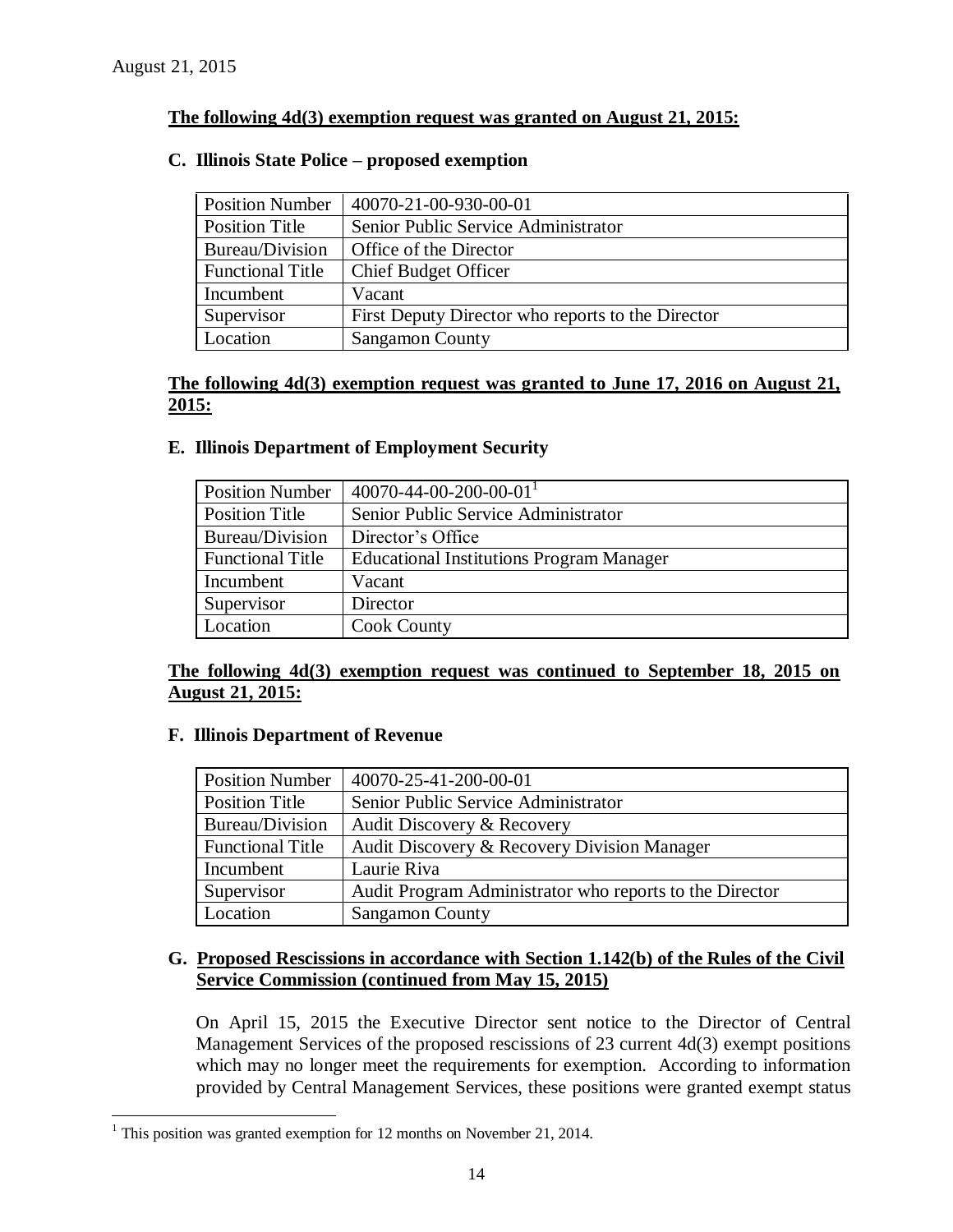but have been vacant for an extended period of time or there was a program change. Each affected agency director was also provided with a courtesy notice of this proposed action. Section 1.142(b) also provides that withdrawal of exemption shall be approved after the Commission has determined that an adequate level of managerial control exists in exempt status positions which will ensure responsive and accountable administrative control of the programs of the agency. Items G1-G4 had been continued to the August meeting.

With regard to Items G1-G4, Executive Director Stralka reported that the agency had no objection to the rescission of Item G1. As to the remaining items, Executive Director Stralka explained that he had advised the agency that he would recommend that these be continued to the Commission's November meeting when the next batch of proposed rescissions would be considered due to time constraints in preparing for this meeting. Chairman Bates inquired about Items G2 and G3. Executive Director Stralka briefly explained that these were positions that were originally granted exemptions for the agency's Meritorious Good Time program which was later discontinued. The agency then changed the responsibilities of these positions without them being resubmitted for consideration. Executive Director Stralka suggested that the new responsibilities appeared sufficient to warrant continued exemption so he did not foresee that the exemptions would be rescinded.

### **IT WAS MOVED BY COMMISSIONER URLACHER, SECONDED BY COMMISSIONER CUMMINGS, AND THE MOTION ADOPTED 4-0 TO RESCIND THE 4D(3) EXEMPTION FOR THE FOLLOWING POSITION:**

**G1: Assoc. Deputy Director, Community Resources (Children & Family)**

**IT WAS MOVED BY COMMISSIONER CUMMINGS, SECONDED BY COMMISSIONER URLACHER, AND THE MOTION ADOPTED 4-0 TO CONTINUE TO NOVEMBER 20, 2015 THE PROPOSED 4D(3) EXEMPTION RESCISSIONS FOR THE FOLLOWING POSITIONS:**

- **G2: Chief Public Safety Officer (Corrections)**
- **G3: Public Safety Officer Liaison (Corrections)**
- **G4: Customer Service (Revenue)**

#### **The following 4d(3) exemption was rescinded on August 21, 2015:**

| <b>Agenda</b><br>Item | Agency                                  | <b>Position Number</b> | <b>Functional Title</b>                                  |
|-----------------------|-----------------------------------------|------------------------|----------------------------------------------------------|
| G1                    | Children $\&$<br><b>Family Services</b> | 40070-16-60-430-00-01  | Associate Deputy Director,<br><b>Community Resources</b> |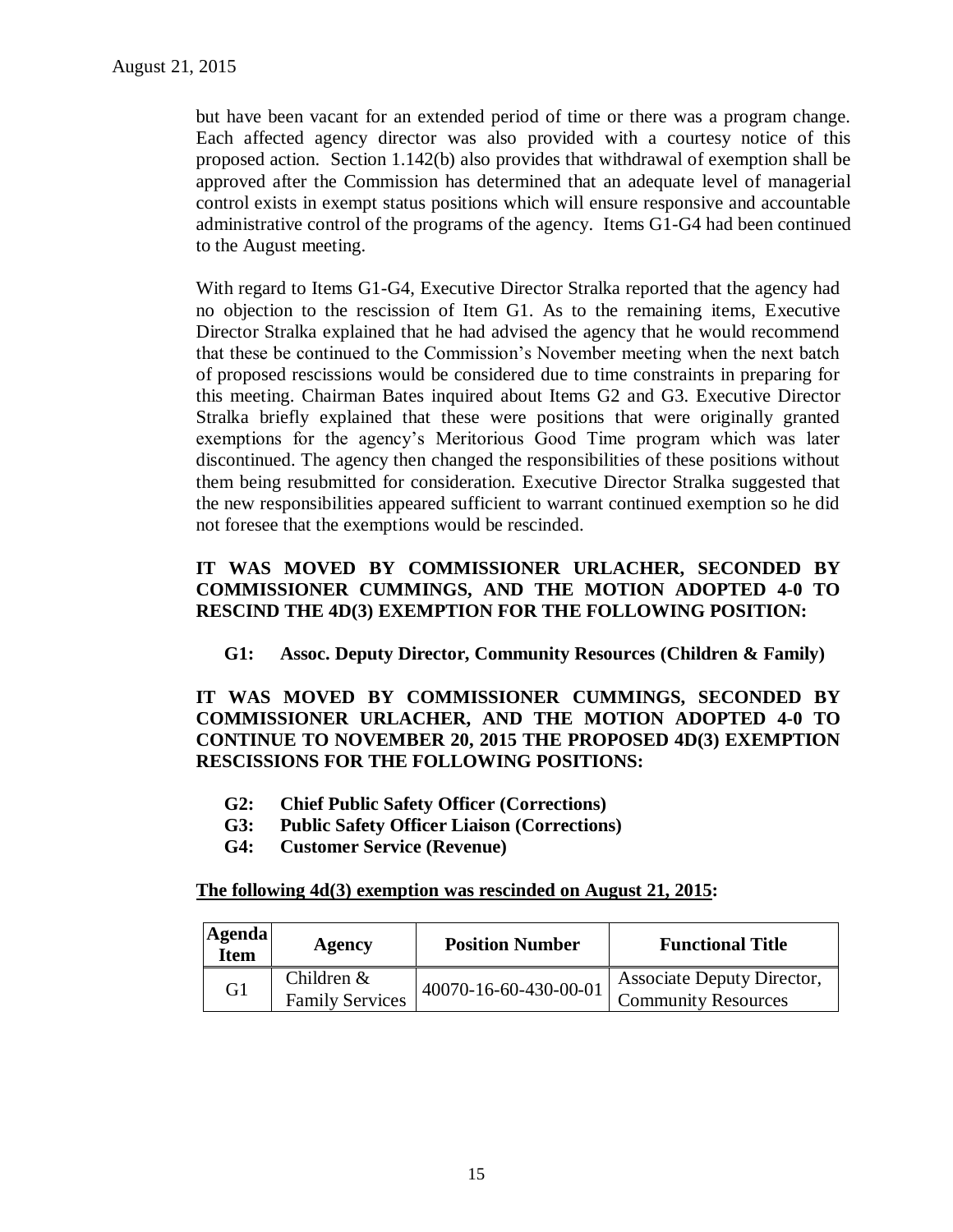|                                       |  | The following proposed $4d(3)$ exemption rescissions were continued to |  |  |
|---------------------------------------|--|------------------------------------------------------------------------|--|--|
| November 20, 2015 on August 21, 2015: |  |                                                                        |  |  |

| Agenda<br><b>Item</b> | <b>Agency</b> | <b>Position Number</b> | <b>Functional Title</b>                               |
|-----------------------|---------------|------------------------|-------------------------------------------------------|
| G <sub>2</sub>        | Corrections   | 40070-29-00-200-00-01  | <b>Chief Public Safety Officer</b>                    |
| G <sub>3</sub>        | Corrections   |                        | 40070-29-00-000-01-03   Public Safety Officer Liaison |
| G <sub>4</sub>        | Revenue       | 40070-25-82-100-00-01  | Customer Service                                      |

Commissioner Krey arrived at the meeting.

### VI. CLASS SPECIFICATIONS

### **A. Governing Rule – Section 1.45 Classification Plan**

The Commission will review the class specifications requiring Commission approval under the Classification Plan and will approve those that meet the requirements of the Personnel Code and Personnel Rules and conform to the following accepted principles of position classification:

- a) The specifications are descriptive of the work being done or that will be done;
- b) Identifiable differentials are set forth among classes that are sufficiently significant to permit the assignment of individual positions to the appropriate class;
- c) Reasonable career promotional opportunities are provided;
- d) The specifications provide a reasonable and valid basis for selection screening by merit examinations;
- e) All requirements of the positions are consistent with classes similar in difficulty, complexity and nature of work.

The following class title was submitted for creation by the Director of the Illinois Department of Central Management Services (CMS):

- **B. Educator-Career and Technical (create) Educator-Career and Technical Provisional (create)**
- **C. Human Rights Investigator Trainee (create) Human Rights Investigator I (revise) Human Rights Investigator II (revise) Human Rights Investigator III (revise)**
- **D. Medicaid Management Intern (create) Medicaid Management Analyst (create)**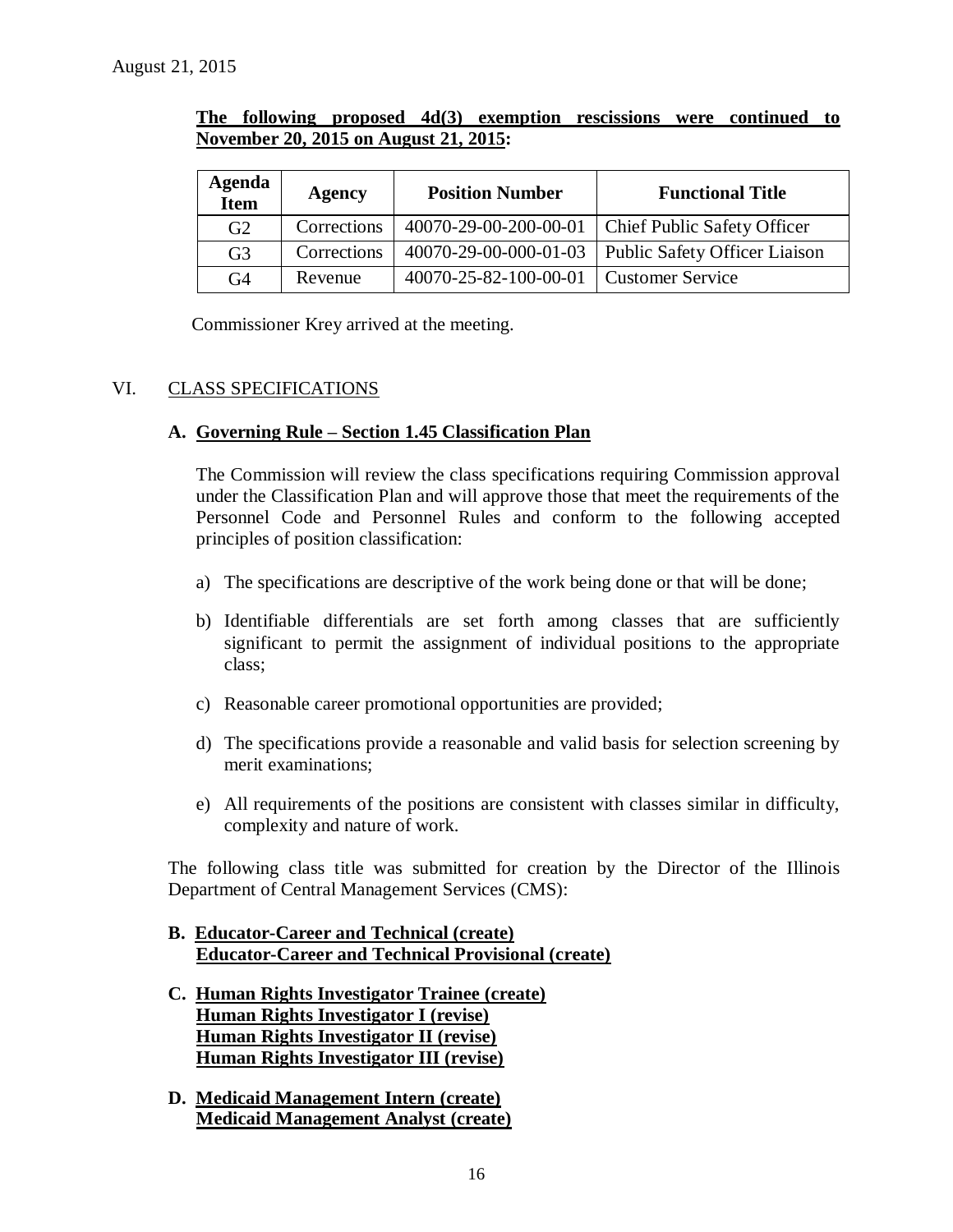**E. Land Reclamation Specialist Trainee (create) Natural Resources Coordinator Trainee (create) Well Inspector Trainee (create) Land Reclamation Specialist I (revise) Well Inspector I (revise) Natural Resources Coordinator (revise)**

Assistant Executive Director Andrew Barris indicated that he spoke to John Logsdon and Chris Nickols at Central Management Services Technical Services about potential issues regarding the creation and/or revision to the following classes: Human Rights Investigator Trainee, Human Rights Investigator I, Human Rights Investigator II, Human Rights Investigator III, Medicaid Management Intern, Medicaid Management Analyst, Educator – Career Technical, Educator Career and Technical Provisional, Land Reclamation Specialist Trainee, Natural Resources Coordinator Trainee, Well Inspector Trainee, Land Reclamation Specialist I, Well Inspector I, Natural Resources Coordinator classes.

In sum, state employees must be certified in a position to fall under Jurisdiction B of the Personnel Code. The issue of concern is how long the employees in merit compensation classes must wait before they became certified and fall under the protection of the Personnel Code.

Section 8b.6 of the Personnel Code states that an employee's period of probation shall not exceed 12 months prior to appointment or promotion. This language suggests that an employee cannot be kept in a position without the protection of the Personnel Code for longer than 12 months.

Section 302.300 of the Personnel Rules (Probationary Period) indicates that new state employees shall have a probationary period of six months and a probationary period of four months for employees who were previously certified.

However, Section 302.180 (b) of the Personnel Rules (Limitations on Trainee Appointments) states that a "trainee appointed to serve in a highly technical or management training program approved by the Director of Central Management Services shall obtain probationary appointment in the title for which he/she is being trained only after successful completion of the approved training program, and after passing an appropriate competitive promotional examination for the title for which he/she is training and his/her name has been reached on the promotional eligible list.

As an example of classes with extended training periods without protection at issue, Barris referred to the Medicaid Management Intern and the Human Rights Trainee classes that have training periods of up to 24 and 18 months. In the past regarding proposed classes that have a training period exceeding 12 months, the Commission raised the concern that the training period leaves an employee without the protection of the Personnel Code for longer than 12 months. For instance, the Social Service Career Trainee approved in 2006 and revised in 2014 had a training period of up to 48 months. Therefore, the employee might be without the protections of the Personnel Code for up to four and a half years (48 month training program and then a six month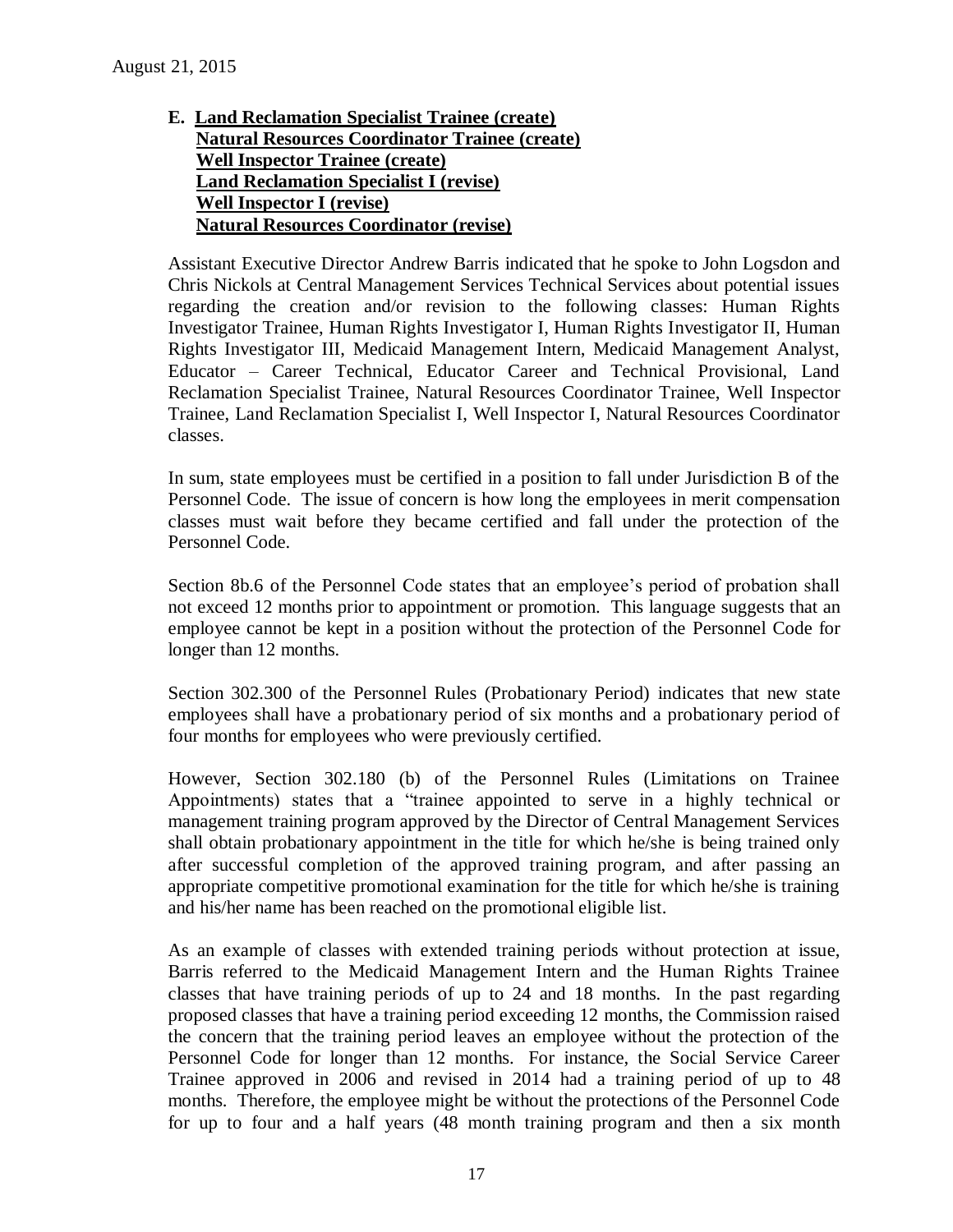probationary period). When this concern was raised to CMS Technical Services it was explained that the class was covered by a collective bargaining agreement and a memorandum of understanding stating that the training period would last up to 48 months. Given the present state of the law regarding a conflict between the collective bargaining and Personnel Code and Rules, it was probable that the collective bargaining agreement would prevail on this issue. Chairman Bates agreed that this would be the probable outcome.

However, in the present case, some of the classes at issue are not covered by a collective bargaining agreement.

Central Management Services Technical Services explained that employees in training programs must complete the program, then they get promoted and then they become probationary employees. CMS pointed to Section 302.180 (b) in support of this position. In other words, the 12 month limitation of Section 8b.6 of the Code does not even apply until the employee completes a training program. With that said, the limitation in Section 302.180 (b) also states that a trainee cannot become a probationary employee until they complete their training program. There is no limitation on the duration of the training program in the Rule which also must be in a "highly technical or management training program" approved by the Director of CMS.

As far back as 2000, this issue has at times appeared before the Commission in appeals. In DHS v. Remmers (DA-69-00), the Commission issued a final decision that was appealed and then remanded by the Circuit Court to the Commission for a decision regarding the jurisdiction of the Commission and/or the certification of employees in training programs. In that case, language within the General Policy Statement of a document called the CMS Trainee and Apprenticeship Program was addressed. The General Policy Statement stated, in pertinent part, "It is the policy of the Department of Central Management Services that a trainee program may not be for a period of less than six (6) months. Unless documentation is submitted to clearly justify, a trainee program should not exceed twelve (12) months. The purpose of this policy is to assure that an agency training program is conducted efficiently so as to minimize the amount of time that an employee is denied access to certified employment status."

Nickols previously indicated that there might by a correction needed to the CMS cover sheet as to which classes are covered by collective bargaining. Barris also asked if CMS was aware of any other classes not covered by a collective bargaining agreement that had a training period longer than 12 months.

As to the Educator – Career and Technical classes, it should be noted that, at least as far as the class titles go, classes titled Educator, or Educator Aide, or Educator Intern, and or Educator Trainee have been created or revised since 2006 and staff had questions regarding the necessity of these new classes this month in light of the previously approved classes with similar names. Barris noted that an agreement was reached under the collective bargaining agreement regarding all of the classes addressed in the agenda.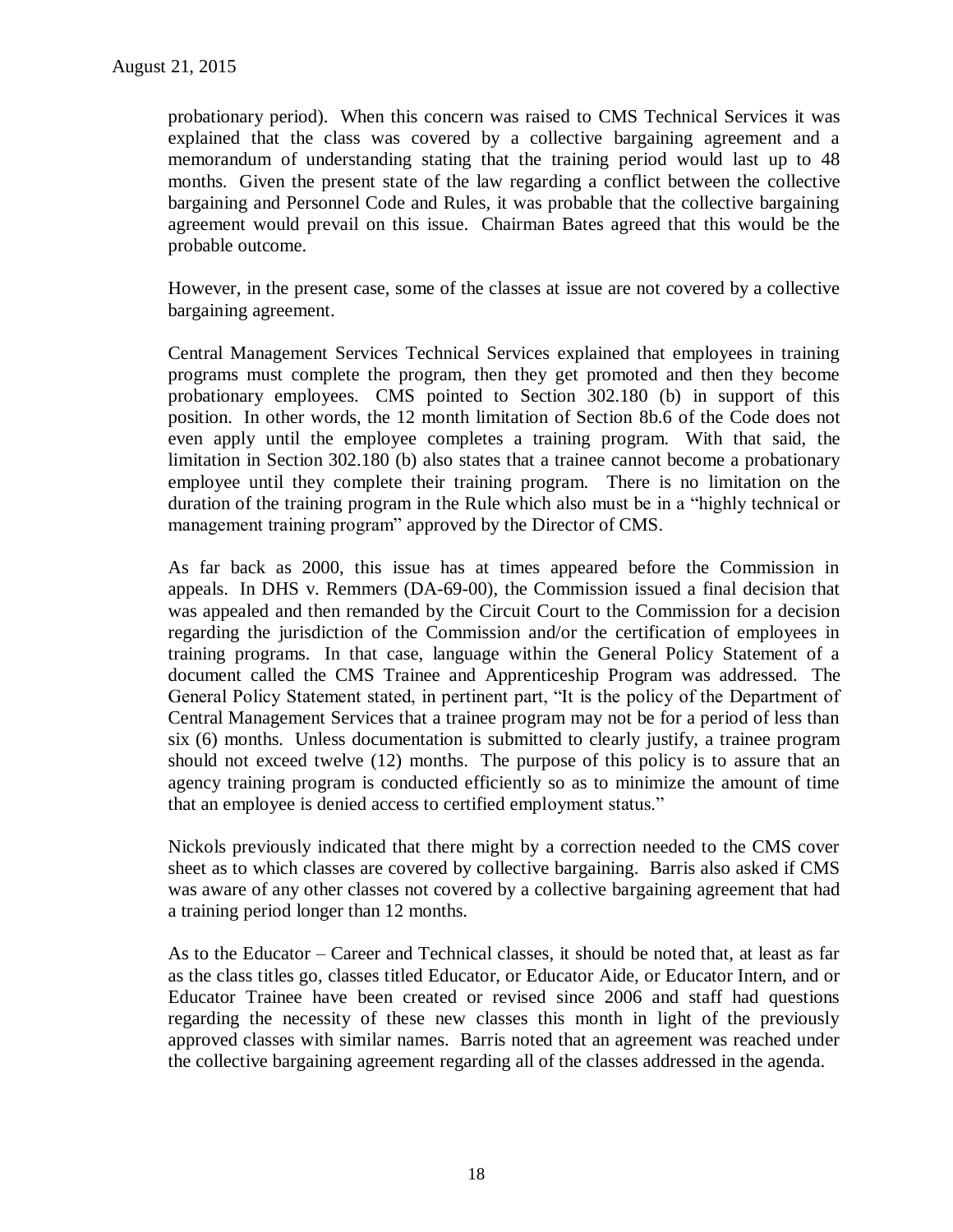Chris Nickols, CMS Technical Services, provided the Commission a list of several classes that had training periods longer than 12 months. Barris noted that the rationale of the collective bargaining agreement as the authority allowing training periods to exceed 12 months was no longer present in this case because some of the classes at issue were merit compensation. Nickols stated that it was the position of CMS Technical services that the training periods at issue were not necessarily subject to the limitation of a "highly technical or management training program." Chairman Bates inquired about the applicability of the Remmers case and Barris acknowledged that the issue of a limited training program under the Personnel Code was only a tangential issue in the case and that the decision in the case turned on specific facts of the case. Commissioner Cummings inquired about the status of certified employees who enter training programs and whether they lose their certified status for the duration of the training program and what would happen if they got fired during training. Nickols stated that the employee could go back to their previous position and if any training is needed past 12 months it must get re-authorized by request. Commissioner Urlacher commented on the length of time an employee would be unprotected by the Code if training periods were as long as two, three or four years. Chairman Bates was in agreement with the concept that trainees must complete their authorized training programs and then complete the probationary period for their targeted title before securing the protections of the Personnel Code.

### **IT WAS MOVED BY COMMISSIONER CUMMINGS, SECONDED BY COMMISSIONER URLACHER, AND THE MOTION ADOPTED 4-0 TO APPROVE THE CREATION AND REVISION OF THE FOLLOWING CLASS TITLE TO BE EFFECTIVE SEPTEMBER 1, 2015:**

- **B. Educator-Career and Technical (create) Educator-Career and Technical Provisional (create)**
- **C. Human Rights Investigator Trainee (create) Human Rights Investigator I (revise) Human Rights Investigator II (revise) Human Rights Investigator III (revise)**
- **D. Medicaid Management Intern (create) Medicaid Management Analyst (create)**
- **E. Land Reclamation Specialist Trainee (create) Natural Resources Coordinator Trainee (create) Well Inspector Trainee (create) Land Reclamation Specialist I (revise) Well Inspector I (revise) Natural Resources Coordinator (revise)**

**IT WAS MOVED BY COMMISSIONER KREY, SECONDED BY COMMISSIONER CUMMINGS, AND THE MOTION ADOPTED 4-0 TO DISAPPROVE ANY CLASS SPECIFICATIONS RECEIVED BY THE COMMISSION NOT CONTAINED IN THIS REPORT TO ALLOW ADEQUATE STUDY.**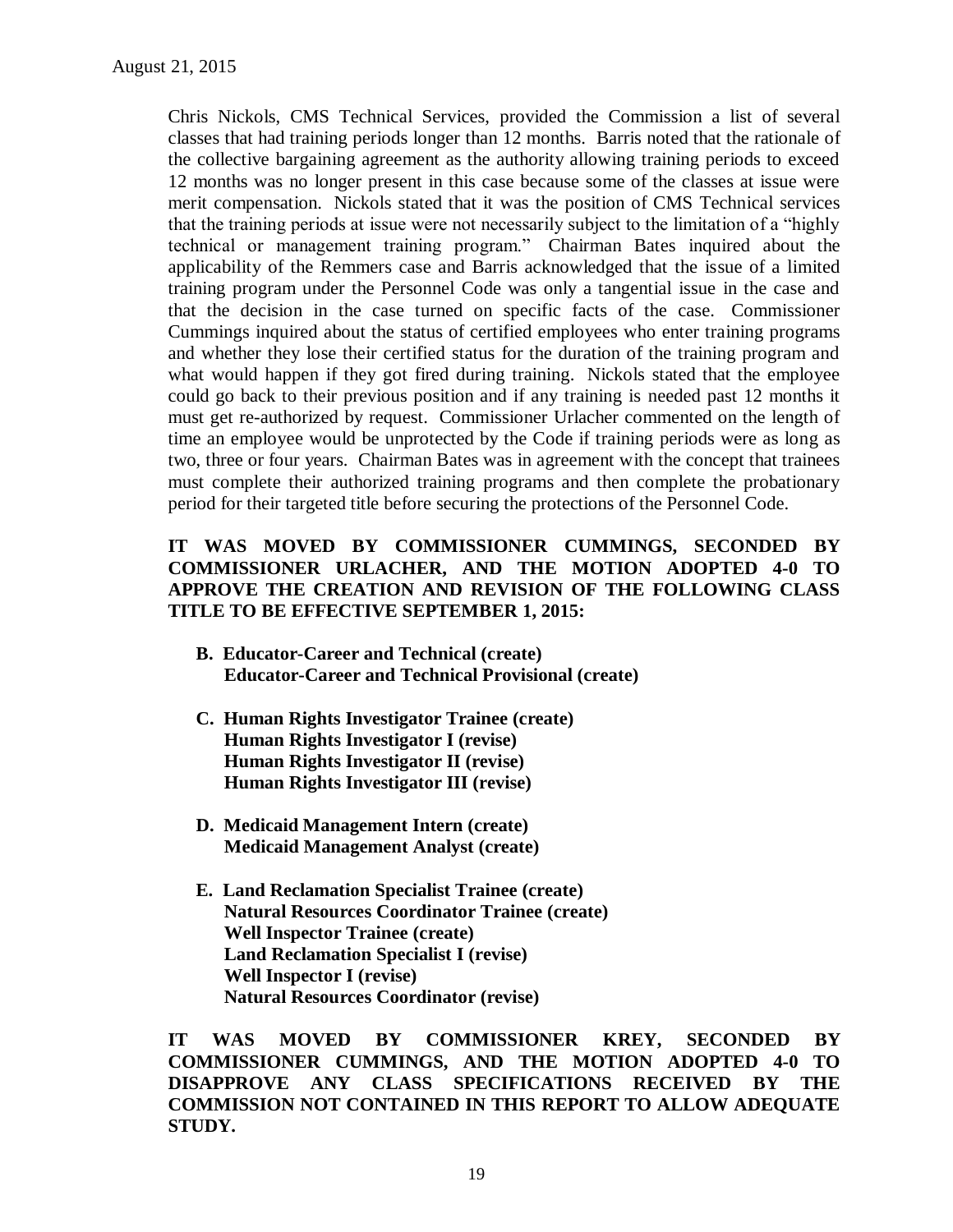### VII. MOTION TO CLOSE A PORTION OF THE MEETING

**IT WAS MOVED BY COMMISSIONER KREY, SECONDED BY COMMISSIONER URLACHER, AND BY ROLL CALL VOTE THE MOTION ADOPTED 4-0 TO CLOSE A PORTION OF THE MEETING PURSUANT TO SUBSECTIONS 2(c)(1), 2(c)(4), AND 2(c)(11) OF THE OPEN MEETINGS ACT.**

| <b>BATES</b> | YES  | <b>CUMMINGS</b> | YES. |
|--------------|------|-----------------|------|
| <b>KREY</b>  | YES. | <b>URLACHER</b> | YES. |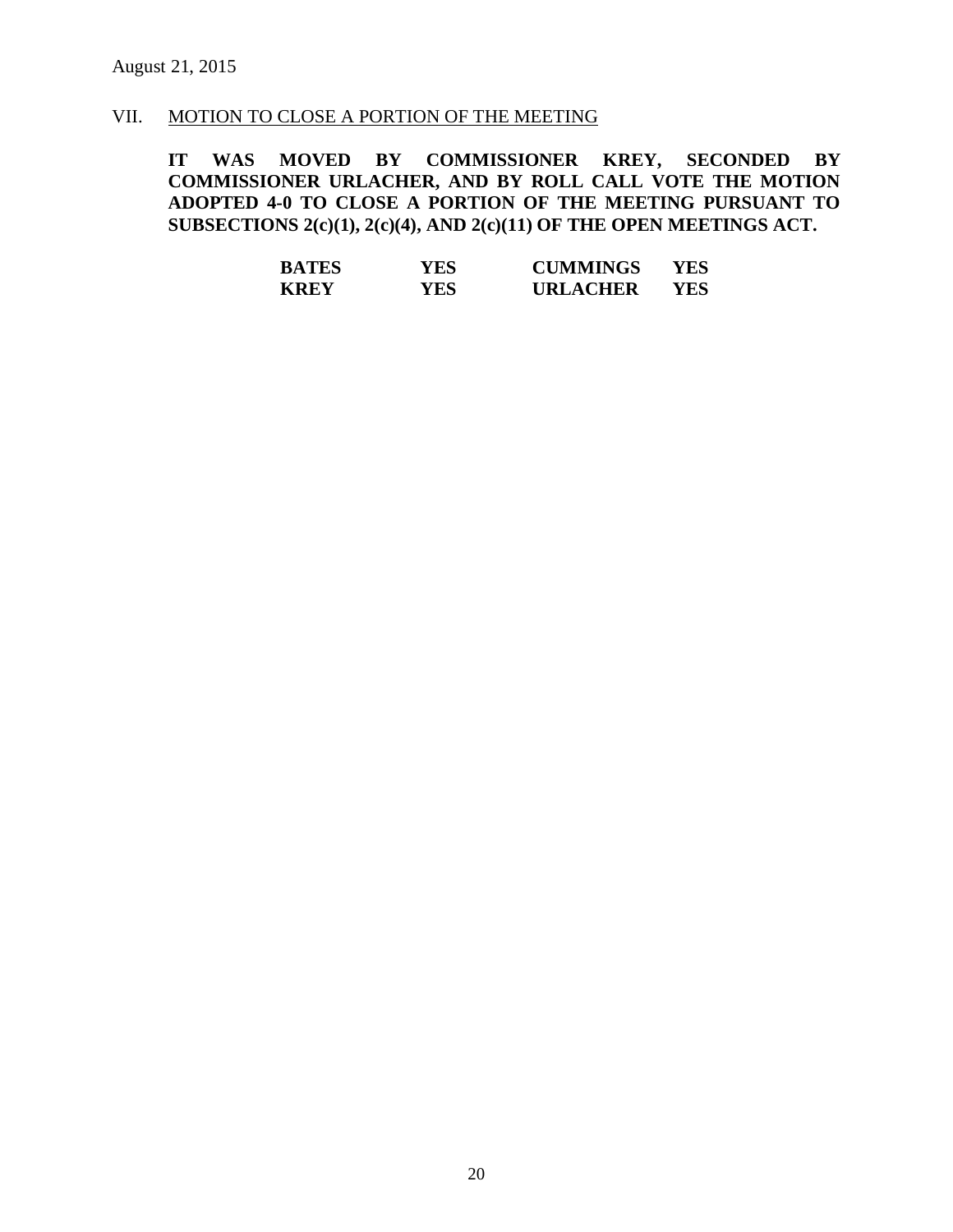#### VIII. RECONVENE THE OPEN MEETING

Upon due and proper notice the regular open meeting of the Illinois Civil Service Commission was reconvened at 607 East Adams Street, Suite 801, Springfield, Illinois at 2:33 p.m.

#### **PRESENT**

Fredrick H. Bates, Chairman; Anita M. Cummings, Susan Moylan Krey, and Casey Urlacher, Commissioners; Daniel Stralka, Executive Director; and Andrew Barris, Assistant Executive Director.

#### IX. NON-MERIT APPOINTMENT REPORT

The Personnel Code permits non-merit appointments for a limited period of time, i.e., emergency appointments shall not exceed 60 days and shall not be renewed, and positions shall not be filled on a temporary or provisional basis for more than six months out of any twelve-month period. Consecutive non-merit appointments are not violative of the Code; however, they do present a possible evasion of merit principles and should be monitored. Set forth below is the number of consecutive non-merit appointments made by each department.

| Agency                                | 6/30/15 | 7/31/15 | 7/31/14       |
|---------------------------------------|---------|---------|---------------|
| Agriculture                           |         | 6       |               |
| <b>Central Management Services</b>    |         |         | 3             |
| <b>Children and Family Services</b>   |         |         | 3             |
| Corrections                           |         | 0       |               |
| <b>Criminal Justice Authority</b>     |         | O       |               |
| <b>Healthcare and Family Services</b> |         | 4       | 8             |
| <b>Historic Preservation Agency</b>   |         | 0       | 5             |
| Human Rights                          |         |         |               |
| <b>Human Services</b>                 |         |         | $\mathcal{D}$ |
| Insurance                             |         |         |               |
| Juvenile Justice                      |         | 0       |               |
| <b>Natural Resources</b>              |         | 35      | 28            |
| Revenue                               |         | 6       | 3             |
| <b>State Retirement Systems</b>       |         | 5       |               |
| Totals                                | 22      | 63      | 58            |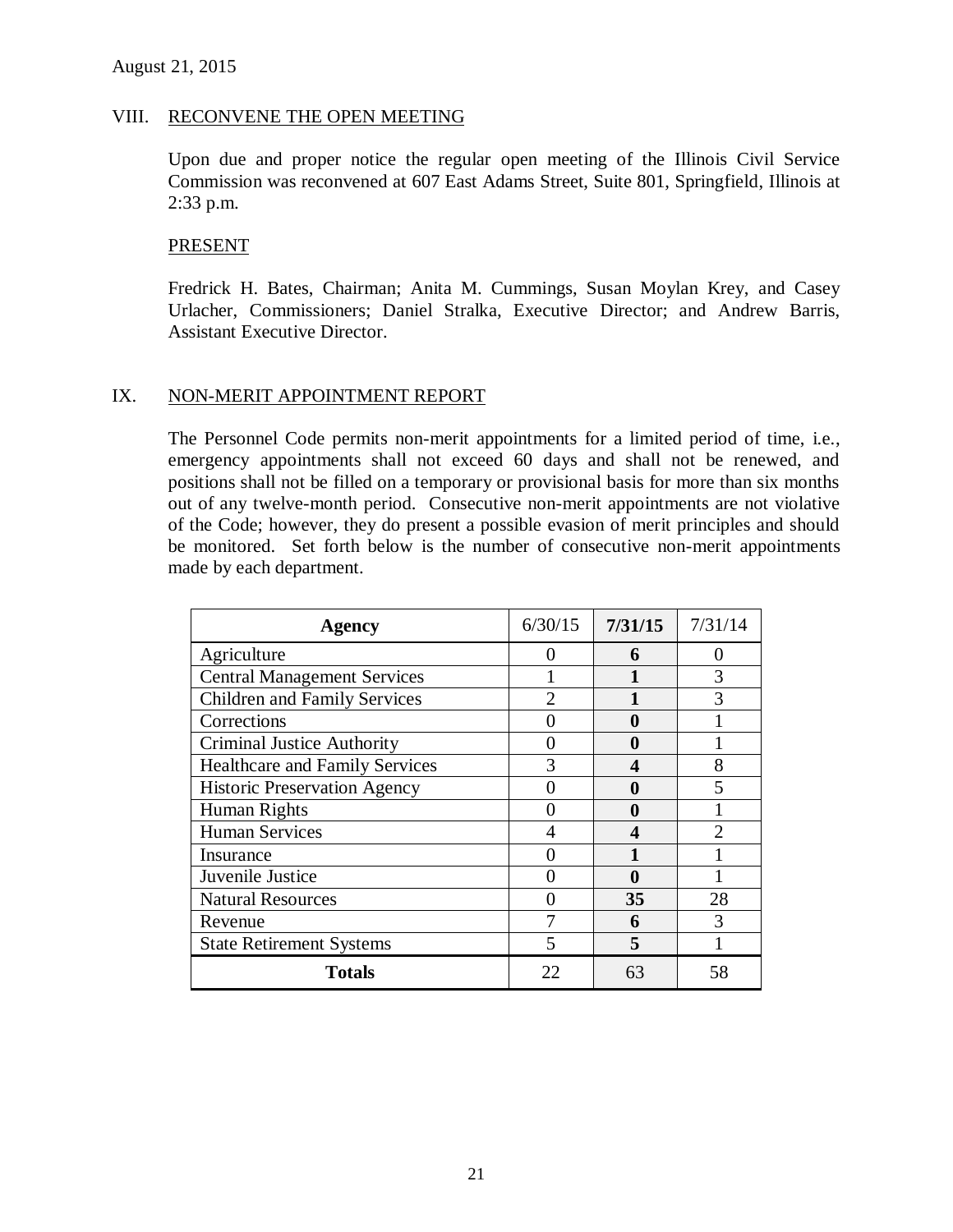### X. PUBLICLY ANNOUNCED DECISIONS RESULTING FROM APPEALS

### **DA-20-13 ON REMAND FROM CIRCUIT COURT (2014-CH-5306)**

| Employee     | Frank Roman                                                     | <b>Appeal Date</b>    | 11/27/12              |  |
|--------------|-----------------------------------------------------------------|-----------------------|-----------------------|--|
| Agency       | <b>State Police</b>                                             | <b>Decision Date</b>  | 03/07/14              |  |
| Type         | Suspension and Discharge                                        | ALJ                   | Daniel Stralka        |  |
| Proposal for | Charges are proven and warrant                                  | <b>Final Decision</b> | Proposal for Decision |  |
| Decision     | a 90-day suspension plus the                                    |                       | is modified to uphold |  |
|              | suspension pending discharge.<br>the discharge.                 |                       |                       |  |
| Remanded     | Decision for discharge is reversed; remanded to the Commission. |                       |                       |  |

**IT WAS MOVED BY COMMISSIONER KREY, SECONDED BY COMMISSIONER URLACHER, AND BY ROLL CALL VOTE OF 4-0 THE MOTION ADOPTED TO AFFIRM AND ADOPT THE FINDINGS OF FACT OF SAID PROPOSAL WITH MODIFICATIONS AND PARTIALLY AFFIRM AND ADOPT THE CONCLUSIONS OF LAW OF SAID PROPOSAL WITH MODIFICATIONS WHILE MODIFYING THE APPROPRIATE LEVEL OF DISCIPLINE TO BE IMPOSED AS SET FORTH IN THE FINDINGS AND DECISION ON REMAND. THE UNDERSIGNED HAVE DETERMINED THAT DISCHARGE IS THE APPROPRIATE LEVEL OF DISCIPLINE.** 

**IT IS HEREBY DETERMINED THAT THE WRITTEN CHARGES FOR DISCHARGE APPROVED BY THE DIRECTOR OF THE ILLINOIS DEPARTMENT OF CENTRAL MANAGEMENT SERVICES HAVE BEEN PROVEN. HOWEVER, THE COMMISSION FINDS THAT THE ADMINISTRATIVE LAW JUDGE PLACED AN INSUFFICIENT EMPHASIS ON A NUMBER OF FACTORS THAT FAVOR A GREATER PENALTY WHEN DETERMINING THE LEVEL OF DISCIPLINE TO IMPOSE.**

**1. ROMAN WAS UNABLE TO PROVIDE ANY CREDIBLE EXPLANATION FOR ADJUSTING THE VIEW OF THE LASALLE STREET ENTRANCE CAMERA TO EXCLUDE THE POLICE DESK, HIS ASSIGNED POST. LATER WHEN THE RESPONSIBLE GUARD PANNED THE CAMERA OUT TO INCLUDE THE POLICE DESK, ROMAN WAS NOT THERE AND HAD NOT PROVIDED HER WITH THE REQUIRED NOTICE THAT HE WAS LEAVING THE DESK. THE INFERENCE TO BE DRAWN FROM ROMAN'S ACTION IS THAT HE WANTED TO AVOID BEING OBSERVED AT HIS ASSIGNED POST SO HE COULD BE DERELICT IN HIS DUTIES. THE DELETERIOUS EFFECT THIS HAS ON THE SECURITY OF THE BUILDING WAS ESTABLISHED TWICE: ONCE WHEN GUARD LEWIS PANNED THE CAMERA OUT AND ROMAN WAS NOT AT THE POLICE DESK, AND THE SECOND TIME WHEN THE EMPLOYEE ENTERED AND NEGLECTED TO SWIPE THEIR ACCESS CARD AT THE POLICE DESK. WITH REGARD TO THE FORMER, THIS IS A MUCH MORE SERIOUS INCIDENT THAT THE ADMINISTRATIVE LAW JUDGE CONSIDERED IT. A GUARD POST BEING INEXPLICABLY UNMANNED COULD INDICATE**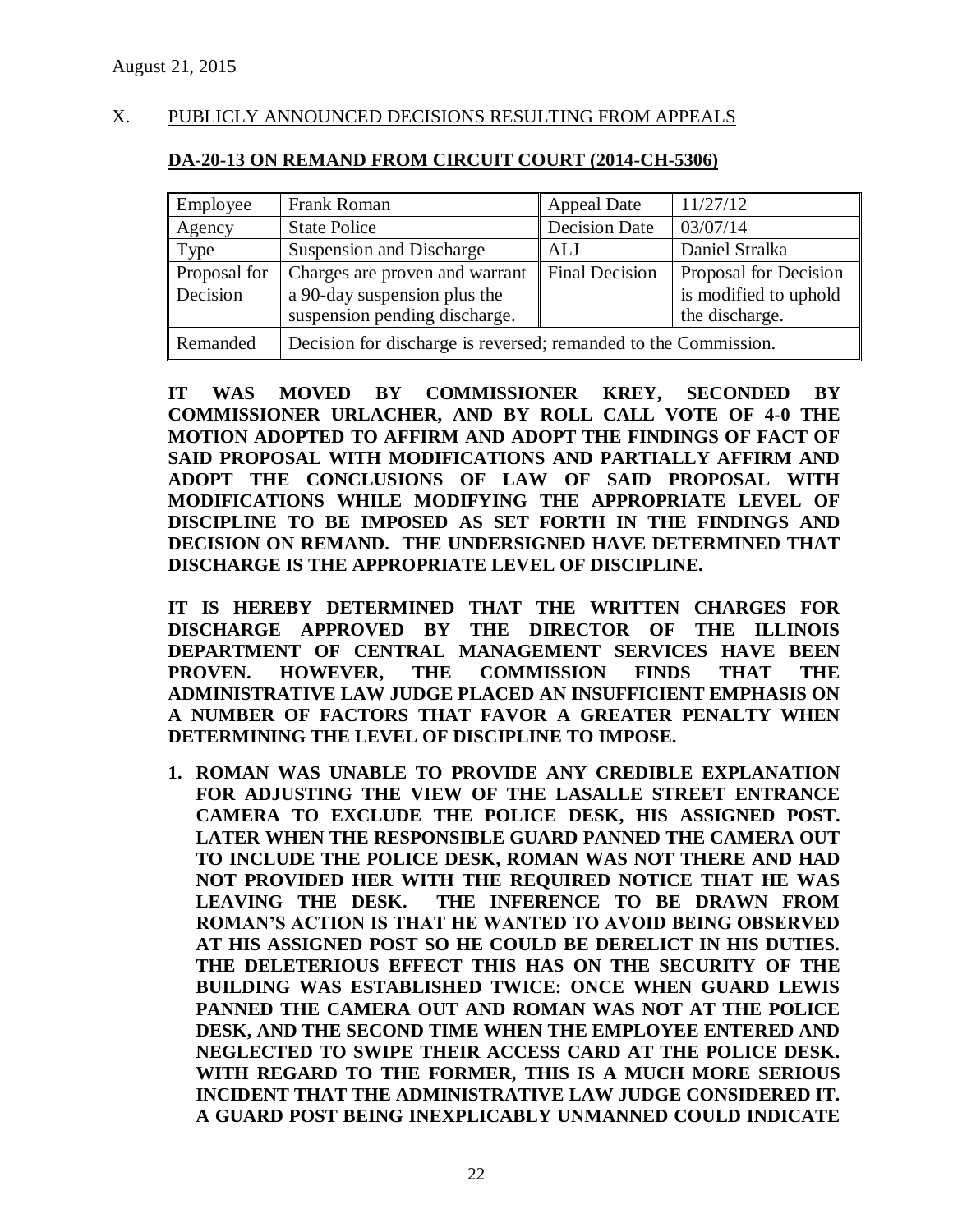**THAT A SECURITY BREACH ALREADY OCCURRED AND THE ASSIGNED GUARD WAS IN SOME DANGER. AS TO THE LATTER, CONTRARY TO ¶18 OF THE FINDINGS OF FACT, THIS WAS AN UNAUTHORIZED ENTRY SINCE THE AFTER-HOURS EMPLOYEE DID NOT DISPLAY THEIR BADGE TO THE POLICE DESK GUARD FOR THE FIRST VISUAL CONFIRMATION, AND THEN THE EMPLOYEE COMPLETELY NEGLECTED THE SECOND STEP OF THE PROCESS. IF THE POLICE DESK WAS MANNED, THE GUARD COULD HAVE ENFORCED THE PROPER SECURITY MEASURES. A SECURITY LAPSE OF THIS NATURE NEED NOT RESULT IN AN ACTUAL SECURITY BREACH FOR IT TO WARRANT AN EMPLOYEE'S DISCHARGE.**

- **2. IN ¶19 OF THE FINDINGS OF FACT, THE ADMINISTRATIVE LAW JUDGE FOUND THAT THERE WAS NO EVIDENCE THAT ROMAN TOOK ADVANTAGE OF HIS REPOSITIONING OF THE CAMERA. THIS FINDING OF FACT IS MODIFIED IN THAT THERE WAS NO VISUAL EVIDENCE THAT ROMAN TOOK ADVANTAGE OF THE REPOSITIONING. IT WAS ROMAN'S OBLIGATION TO BE AT HIS POST. HIS ABSENCE FROM THE POLICE DESK WITHOUT NOTICE IS SUFFICIENT TO ESTABLISH THAT HE TOOK ADVANTAGE OF THE REPOSITIONING TO TAKE ACTIONS NOT IN FURTHERANCE OF HIS DUTIES.**
- **3. ROMAN HAS A HISTORY OF POOR PERFORMANCE EVALUATIONS AS SET FORTH IN ¶23 OF THE FINDINGS OF FACT. THIS IS A SPECIFIC FACTOR TO BE CONSIDERED IN DETERMINING THE APPROPRIATE LEVEL OF DISCIPLINE IN ACCORDANCE WITH CIVIL SERVICE COMMISSION RULES WHICH WAS GIVEN INSUFFICIENT WEIGHT BY THE ADMINISTRATIVE LAW JUDGE IN ¶10(H) OF THE CONCLUSIONS OF LAW.**
- **4. ROMAN HAS SIGNIFICANT DISCIPLINARY HISTORY WHICH INCLUDES OFFENSES THAT INDICATE A LACK OF TRUSTWORTHINESS. THE ILLINOIS STATE POLICE IS NOT REQUIRED TO EMPLOY THOSE WHO CANNOT BE TRUSTED TO PERFORM THEIR REQUIRED DUTIES. THIS IS CORROBORATED BY ¶17 OF THE FINDINGS OF FACT THAT ROMAN'S TESTIMONY WAS NOT CREDIBLE.**
- **5. ¶9 OF THE CONCLUSIONS OF LAW IS REJECTED IN ITS ENTIRETY. EITHER OFFENSE IS SUFFICIENT TO WARRANT DISCHARGE.**
- **6. ¶10(B) OF THE CONCLUSIONS OF LAW FAILS TO REFLECT THE SERIOUSNESS OF ROMAN REPOSITIONING THE CAMERA WITHOUT EXPLANATION OR AUTHORITY. WHILE IT ACKNOWLEDGES THAT REPOSITIONING IS NOT ALLOWED, IT FAILS TO APPLY SUFFICIENT WEIGHT TO THIS VIOLATION APPROPRIATELY WHEN DETERMINING IF IT COULD SUPPORT DISCHARGE.**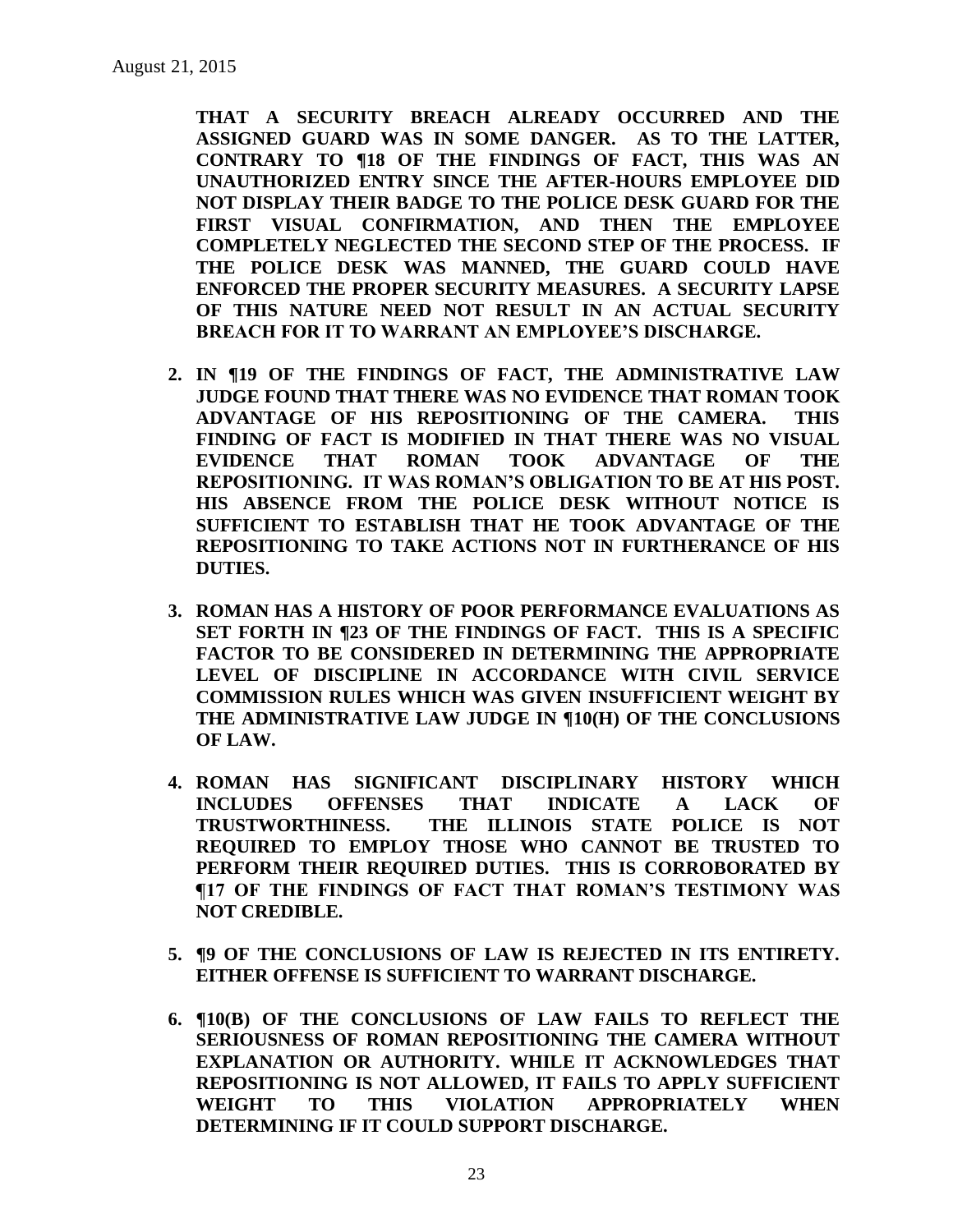**7. ROMAN'S OWN TESTIMONY WAS THAT HE VACATED HIS POST WHILE ON DUTY. EVEN THOUGH IT APPEARS TO BE SOMETHING OF AN ACCEPTED PRACTICE ON THE FIRST SHIFT, IT IS MORE EVIDENCE OF ROMAN'S LACK OF DEDICATION TO HIS ASSIGNMENT.**

**THE FINDINGS OF FACT AND CONCLUSIONS OF LAW IN THE PROPOSAL FOR DECISION ARE AFFIRMED AND ADOPTED, EITHER EXPLICITLY OR IMPLICITLY, TO THE EXTENT THEY ARE CONSISTENT WITH THE ABOVE FINDINGS. TO THE EXTENT THE FINDINGS OF FACT AND CONCLUSIONS OF LAW ARE INCONSISTENT, THEY ARE MODIFIED. CONSIDERING THESE FINDINGS AND THE NATURE OF THE OFFENSES, THEY REFLECT A SUBSTANTIAL SHORTCOMING THAT RENDERS ROMAN'S CONTINUANCE IN HIS POSITION DETRIMENTAL TO THE DISCIPLINE AND EFFICIENCY OF THE SERVICE AND LAW AND SOUND PUBLIC OPINION RECOGNIZE AS GOOD CAUSE TO REMOVE HIM FROM HIS POSITION.**

**THE UNDERSIGNED FIND THAT THE CHARGES HAVE BEEN PROVEN. AS A RESULT OF THE ABOVE FINDINGS, THE RECOMMENDATION OF THE ADMINISTRATIVE LAW JUDGE THAT A 90-DAY SUSPENSION PLUS THE DURATION OF THE SUSPENSION PENDING DISCHARGE IS THE APPROPRIATE LEVEL OF DISCIPLINE IS MODIFIED BY THE IMPOSITION OF A GREATER LEVEL OF DISCIPLINE. THE APPROPRIATE LEVEL OF DISCIPLINE IN THIS MATTER IS THE DISCHARGE OF FRANK J. ROMAN III FROM HIS POSITION OF GUARD 2 WITH THE ILLINOIS STATE POLICE FOR THE REASONS SET FORTH ABOVE.** 

| <b>BATES</b> | YES | <b>CUMMINGS</b> | YES. |
|--------------|-----|-----------------|------|
| <b>KREY</b>  | YES | <b>URLACHER</b> | YES. |

**DA-24-15**

| Employee    | Marcus Olugosi        | Appeal Date   | 11/17/14          |
|-------------|-----------------------|---------------|-------------------|
| Agency      | <b>Human Services</b> | Decision Date | 08/06/15          |
| Appeal Type | Discharge             | Proposal for  | Discharge upheld. |
| ALJ         | <b>Andrew Barris</b>  | Decision      |                   |

**IT WAS MOVED BY COMMISSIONER KREY, SECONDED BY COMMISSIONER URLACHER, AND BY ROLL CALL VOTE OF 4-0 THE MOTION ADOPTED TO AFFIRM AND ADOPT THE PROPOSAL FOR DECISION OF THE ADMINISTRATIVE LAW JUDGE TO UPHOLD THE DISCHARGE FOR THE REASONS SET FORTH IN THE PROPOSAL FOR DECISION DATED AUGUST 6, 2015.**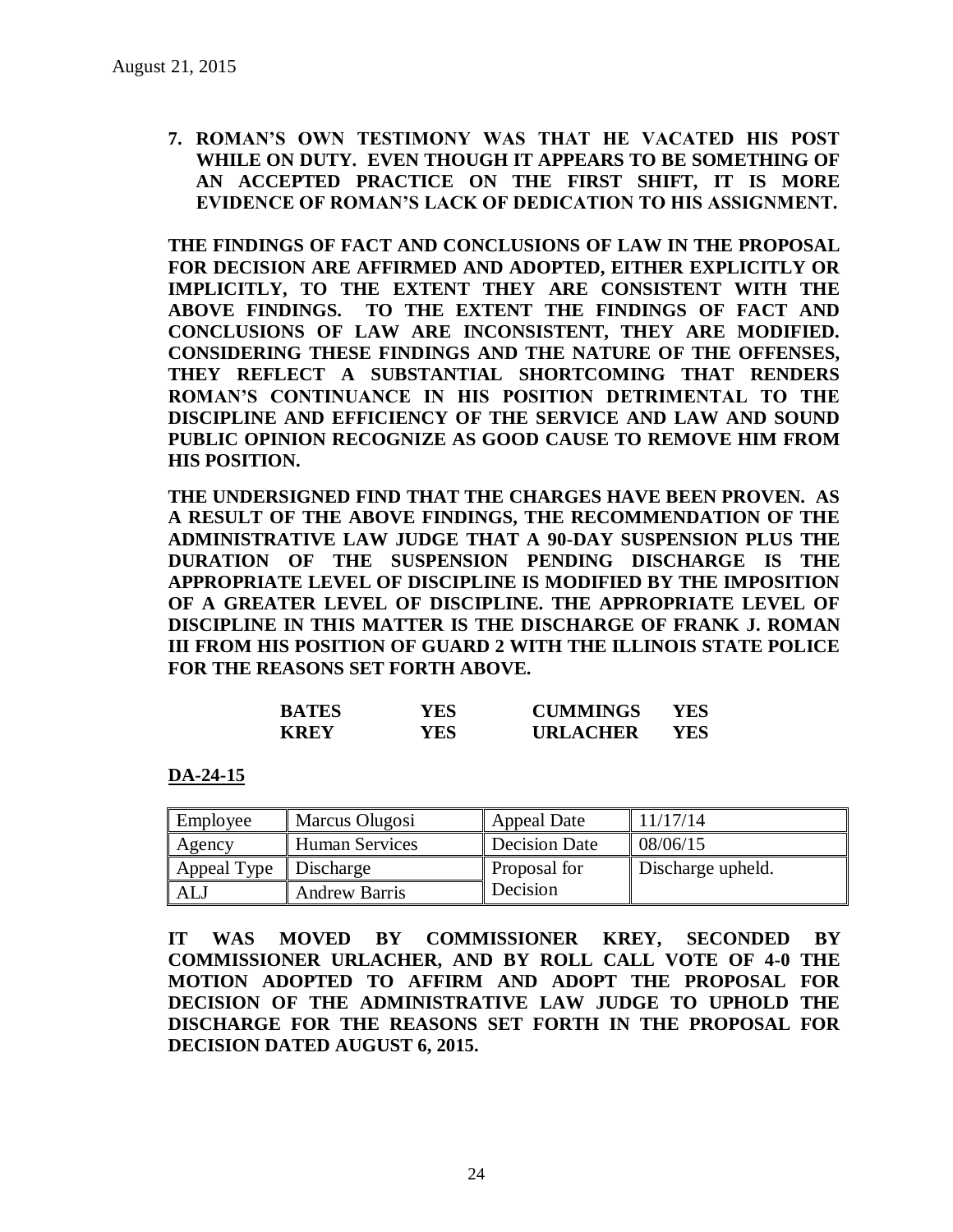### **DA-25-15**

| Employee    | Nikki M. Malley      | Appeal Date         | 12/01/14                |
|-------------|----------------------|---------------------|-------------------------|
| Agency      | Human Services       | Decision Date       | 08/07/15                |
| Appeal Type | Discharge            | <b>Proposal for</b> | Appeal upheld; employee |
| ALJ         | <b>Andrew Barris</b> | Decision            | to be reinstated.       |

**IT WAS MOVED BY COMMISSIONER KREY, SECONDED BY COMMISSIONER URLACHER, AND BY ROLL CALL VOTE OF 4-0 THE MOTION ADOPTED TO AFFIRM AND ADOPT THE PROPOSAL FOR DECISION OF THE ADMINISTRATIVE LAW JUDGE THAT THE WRITTEN CHARGES FOR DISCHARGE APPROVED BY THE DIRECTOR OF THE ILLINOIS DEPARTMENT OF CENTRAL MANAGEMENT SERVICES HAVE NOT BEEN PROVEN BY A PREPONDERANCE OF THE EVIDENCE SO THE DISCHARGE IS SET ASIDE IN WHOLE AND NIKKI MALLEY IS TO BE REINSTATED TO HER POSITION OF PUBLIC SERVICE ADMINISTRATOR WITH THE ILLINOIS DEPARTMENT OF HUMAN SERVICES.**

| <b>BATES</b> | YES. | <b>CUMMINGS</b> | YES |
|--------------|------|-----------------|-----|
| <b>KREY</b>  | YES. | <b>URLACHER</b> | YES |

### XI. APPEALS TERMINATED WITHOUT DECISION ON THE MERITS

### **DA-46-15**

| Employee                          | Demetrius W. Harper  | Appeal Date         | 5/22/15               |
|-----------------------------------|----------------------|---------------------|-----------------------|
| Agency                            | Corrections          | Decision Date       | 8/10/15               |
| Appeal Type $\parallel$ Discharge |                      | <b>Proposal for</b> | Dismissed; withdrawn. |
| AL.                               | <b>Andrew Barris</b> | Decision            |                       |

### **D-51-15**

| Employee    | Shawn P. Duffy       | Appeal Date   | 6/15/15               |
|-------------|----------------------|---------------|-----------------------|
| Agency      | Corrections          | Decision Date | 7/28/15               |
| Appeal Type | Demotion             | Proposal for  | Dismissed; withdrawn. |
| <b>ALJ</b>  | <b>Andrew Barris</b> | Decision      |                       |

### **DR-5-16**

| Employee    | Sybil R. Watson      | Appeal Date   | 7/28/15               |
|-------------|----------------------|---------------|-----------------------|
| Agency      | Veterans' Affairs    | Decision Date | 8/05/15               |
| Appeal Type | Declaratory Ruling   | Proposal for  | Dismissed; withdrawn. |
| <b>ALJ</b>  | <b>Andrew Barris</b> | Decision      |                       |